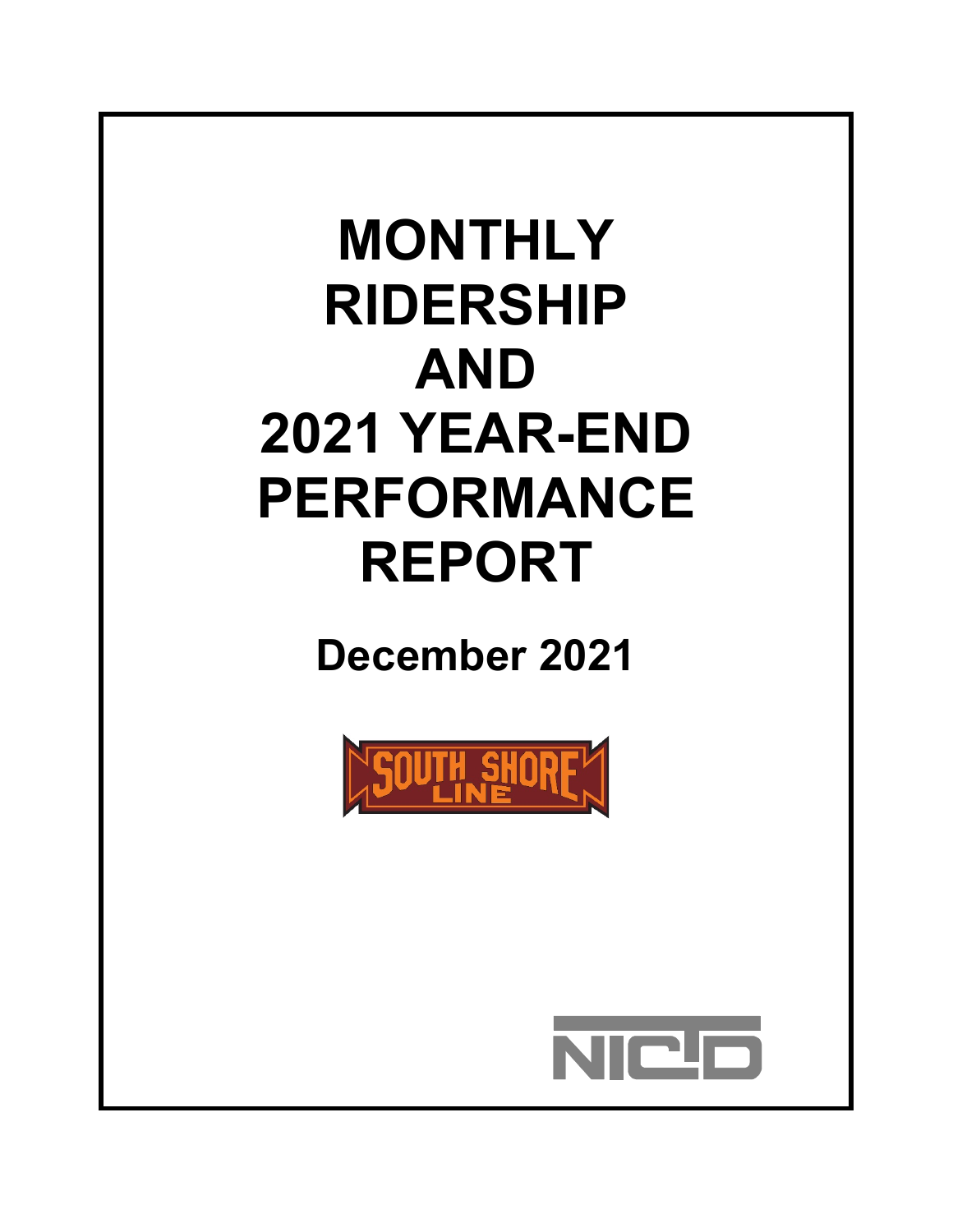#### **DECEMBER, 2021 MONTHLY RIDERSHIP AND YEAR-END PERFORMANCE REPORT**

#### **Ridership**

Ridership for the month of December increased 174.7% compared to 2020 but is down 59.3% compared to 2019. This year 111,359 passengers traveled on the South Shore Line (SSL) while 2020 recorded a total of 40,536 passenger trips and 2019 recorded a total of 273,403 passenger trips. As the SSL continues to build ridership 2019 ridership is used as a benchmark in tracking the return of ridership. The SSL recorded a total of 1,024,745 passenger trips in total for the year.

#### **Weekday Travel**

Average weekday travel was up 148.2% compared to 2020 ridership but was down 63.1% from 2019 ridership. Average weekday ridership in December was 3,936 in 2021, 1,586 in 2020, and 10,654 in 2019. The average peak travel was down 70.4% in 2021 compared to 2019 while off-peak was down 48.2% compared to 2019.

#### **Weekend**

Average weekend ridership increased by 314.5% compared to 2020 ridership but was down 47.6% from 2019 ridership. Average weekend day ridership in December was 2,604 in 2021, 628 in 2020, and 4,968 in 2019.

#### **Analysis over last 12 months:**

| Ridership Over Last 12 Months: January through December |           |           |          |         |           |           |           |  |  |
|---------------------------------------------------------|-----------|-----------|----------|---------|-----------|-----------|-----------|--|--|
|                                                         |           |           | %        |         | %         |           | %         |  |  |
|                                                         | 2017/18   | 2018/19   | Change   | 2019/20 | Change    | 2020/21   | Change    |  |  |
| Total                                                   | 3,400,196 | 3,283,603 | $-3.43%$ | 995,049 | $-69.70%$ | 1,024,745 | 2.98%     |  |  |
| Weekday                                                 | 2,890,120 | 2,795,474 | $-3.27%$ | 853,728 | $-69.46%$ | 797,820   | $-6.55%$  |  |  |
| Peak                                                    | 2,106,252 | 2,045,157 | $-2.90%$ | 611,125 | $-70.12%$ | 472,600   | $-22.67%$ |  |  |
| Off Peak                                                | 783,868   | 750,317   | $-4.28%$ | 242,603 | $-67.67%$ | 325,220   | 34.05%    |  |  |
| Weekend                                                 | 510,076   | 488,129   | $-4.30%$ | 141,321 | $-71.05%$ | 226,925   | 60.57%    |  |  |
| South Bend                                              | 246,661   | 236,274   | $-4.21%$ | 82,616  | $-65.03%$ | 141,895   | 71.75%    |  |  |

#### **Revenue**

The number of tickets sold year to date through December is up 42.7% in 2021 compared to 2020. Ticket revenue is down 1.1% for 2021 compared to 2020. Sales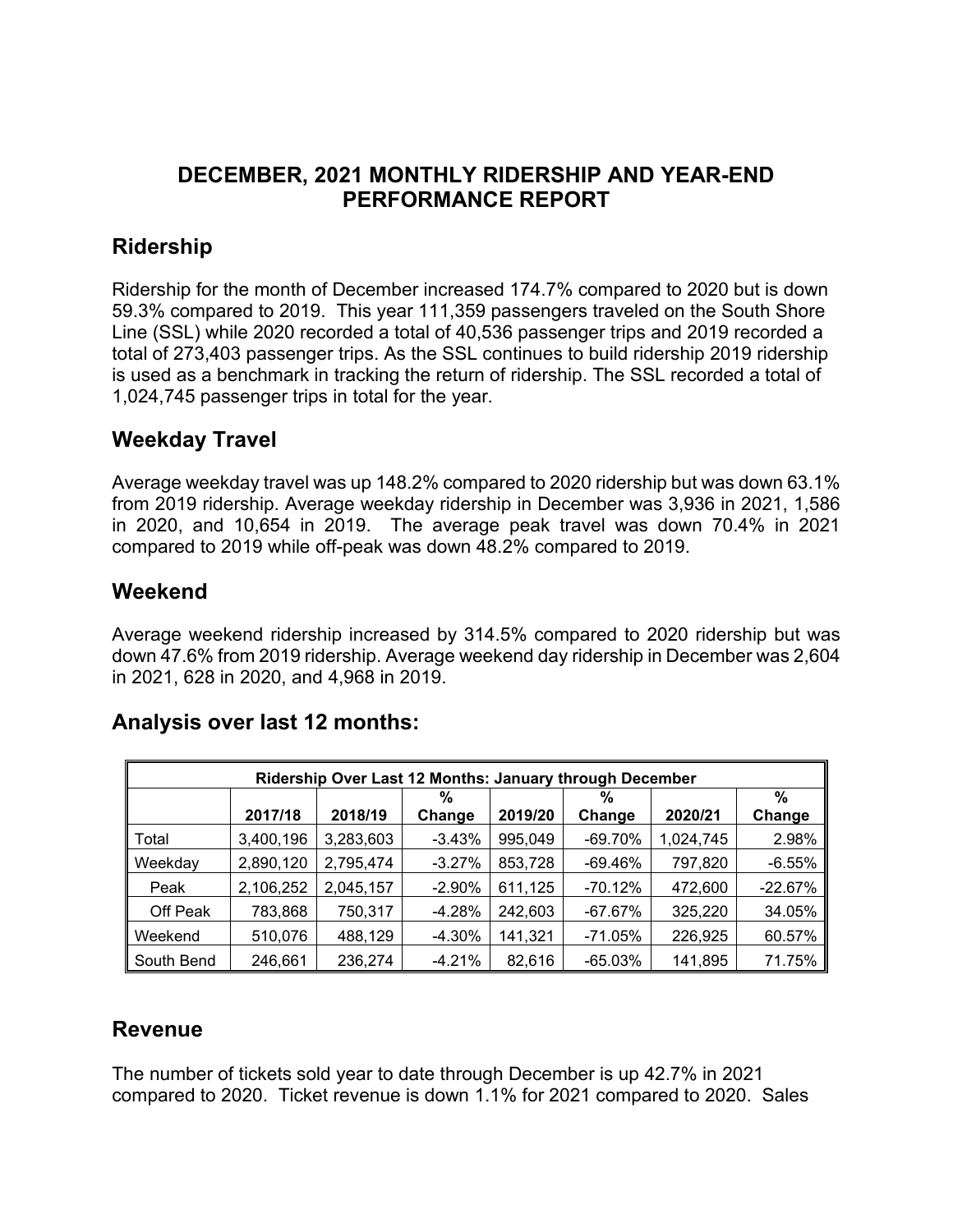from digital sources represents 70.4% of ticket sales and 74.5% of revenue in 2021. NICTD has continued to offer varying specials throughout the year to help alleviate financial pressures put upon riders during the pandemic as well as to facilitate the return to utilizing public transit.

| <b>Total Ticket Sales: December</b> |         |                |          |                |           |          |  |  |  |
|-------------------------------------|---------|----------------|----------|----------------|-----------|----------|--|--|--|
|                                     |         | <b>Tickets</b> |          | <b>Revenue</b> |           |          |  |  |  |
| <b>Method of Sale</b>               | 2020    | 2021           | % Change | 2020           | 2021      | % Change |  |  |  |
| <b>Ticket Agent</b>                 | 51,681  | 51,408         | $-0.5%$  | 1,383,365      | 807,107   | $-41.7%$ |  |  |  |
| <b>Vending Machine</b>              | 109,394 | 151,708        | 38.7%    | 2,051,872      | 1,825,387 | $-11.0%$ |  |  |  |
| Conductor                           | 82,270  | 112,547        | 36.8%    | 618,148        | 833,462   | 34.8%    |  |  |  |
| Mobile App                          | 145,361 | 239,009        | 64.4%    | 2,451,288      | 2,967,353 | 21.1%    |  |  |  |
| <b>Total</b>                        | 388,706 | 554,672        | 42.7%    | 6,504,672      | 6,433,308 | $-1.1%$  |  |  |  |

#### **On Time Performance**

**Rush hour** – Overall, 91.5% of A.M. and P.M. rush hour trains were on time in December 2021, compared to 82.9% in December of 2020. A train is considered to be on time when it arrives at its terminal within 5 minutes and 59 seconds of its scheduled arrival time (industry standard). 95.1% of all rush hour trains arrived at their terminal station within 10 minutes of the scheduled arrival time. 88.3% of westbound morning rush hour service was on time compared to 78.3% in December 2020; while eastbound rush hour trains reported an on time performance of 95.1% compared to 88.1% in December 2020. A total of 24 out of 182 westbound rush hour trains were delayed in December. Of those 24, 13 experienced delays greater than 15 minutes. The eastbound rush hour trains had a total of 9 out of 184 trains delayed in December. Of those 9, two experienced delays greater than [1](#page-2-0)5 minutes.<sup>1</sup>

|                  | <b>RANGE OF RUSH HOUR DELAYS (in minutes)</b> |     |     |      |  |  |  |  |  |
|------------------|-----------------------------------------------|-----|-----|------|--|--|--|--|--|
| <b>December</b>  |                                               |     |     |      |  |  |  |  |  |
| Range            | Total<br><b>Percent</b><br>a.m.<br>p.m.       |     |     |      |  |  |  |  |  |
| $6 - 10$         | 8                                             | 6   | 14  | 3.6% |  |  |  |  |  |
| $11 - 15$        | 3                                             |     | 4   | 1.0% |  |  |  |  |  |
| 16-20            | 1                                             | 2   | 3   | 0.8% |  |  |  |  |  |
| 21-30            | 5                                             |     | 5   | 1.3% |  |  |  |  |  |
| 31-59            | N                                             |     | 0   | 0.0% |  |  |  |  |  |
| $60+$            | 7                                             |     |     | 1.8% |  |  |  |  |  |
| Annulled         |                                               |     |     |      |  |  |  |  |  |
| On Time          | 182                                           | 175 | 357 |      |  |  |  |  |  |
| <b>Total Ran</b> | 206                                           | 184 | 390 |      |  |  |  |  |  |

<span id="page-2-0"></span><sup>&</sup>lt;sup>1</sup> Weekday rush-hour trains operate 9 westbound and 8 eastbound per day.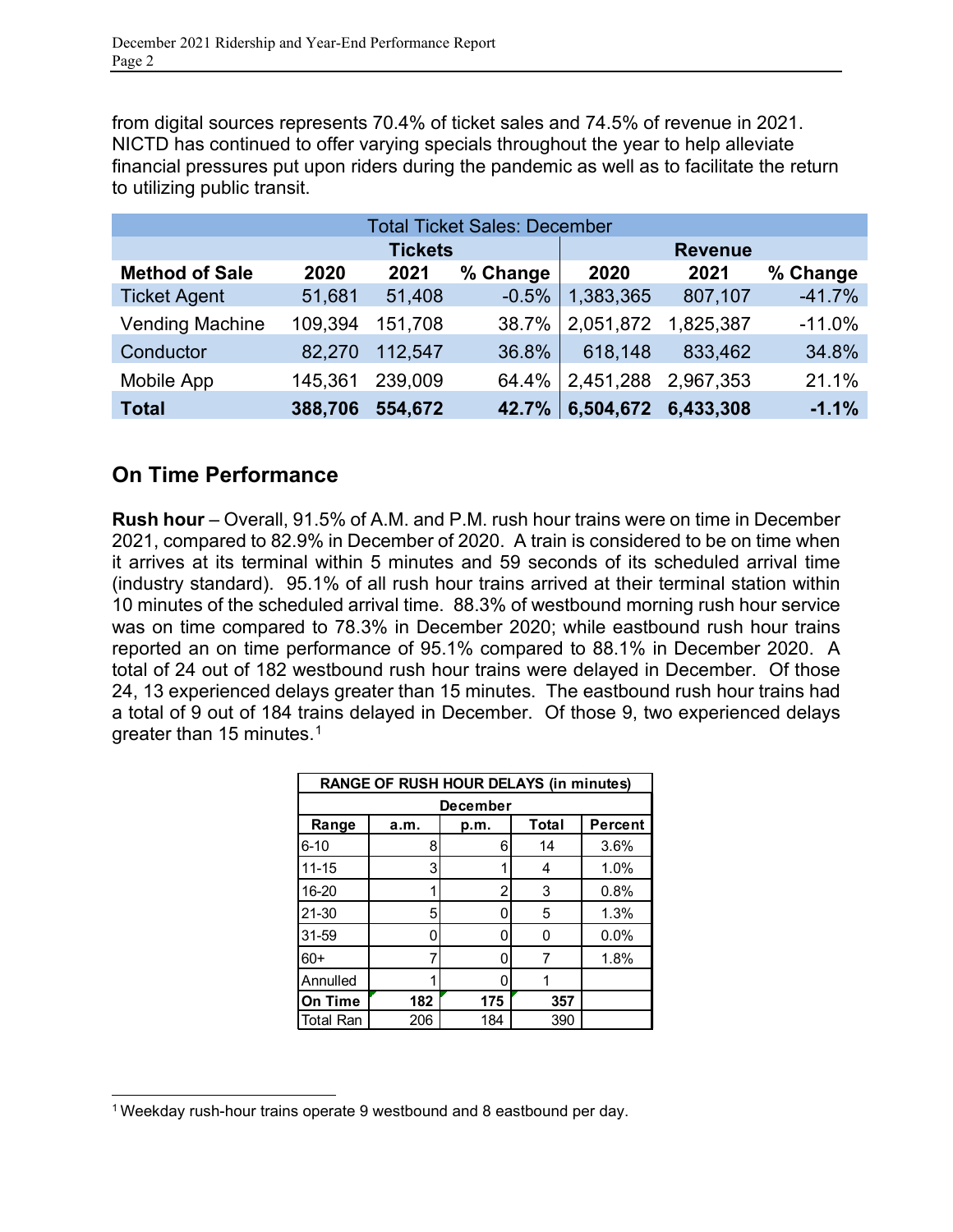

excess of 5 minutes (ranging from 6-154 minutes) with a median delay of 12 minutes. December of 2020 experienced eight annulled trains.

| <b>Cumulative On Time Comparison</b> |       |       |  |  |  |  |  |
|--------------------------------------|-------|-------|--|--|--|--|--|
| <b>Thru December</b>                 | 2020  | 2021  |  |  |  |  |  |
| Weekday                              | 85.7% | 82.3% |  |  |  |  |  |
| Peak                                 | 88.7% | 85.6% |  |  |  |  |  |
| Off-peak                             | 83.7% | 80.1% |  |  |  |  |  |
| Weekend                              | 82.0% | 75.7% |  |  |  |  |  |
| <b>Overall</b>                       | 85.0% | 81.3% |  |  |  |  |  |

**Delays caused by railroad maintenance.** Besides the unexpected delays, passengers may also experience delays caused by railroad construction and maintenance projects. Every effort is made to schedule this work during off-peak and weekends to keep the impact of delays to a minimum. We also post service bulletins in the stations and on our web site in advance of anticipated delays.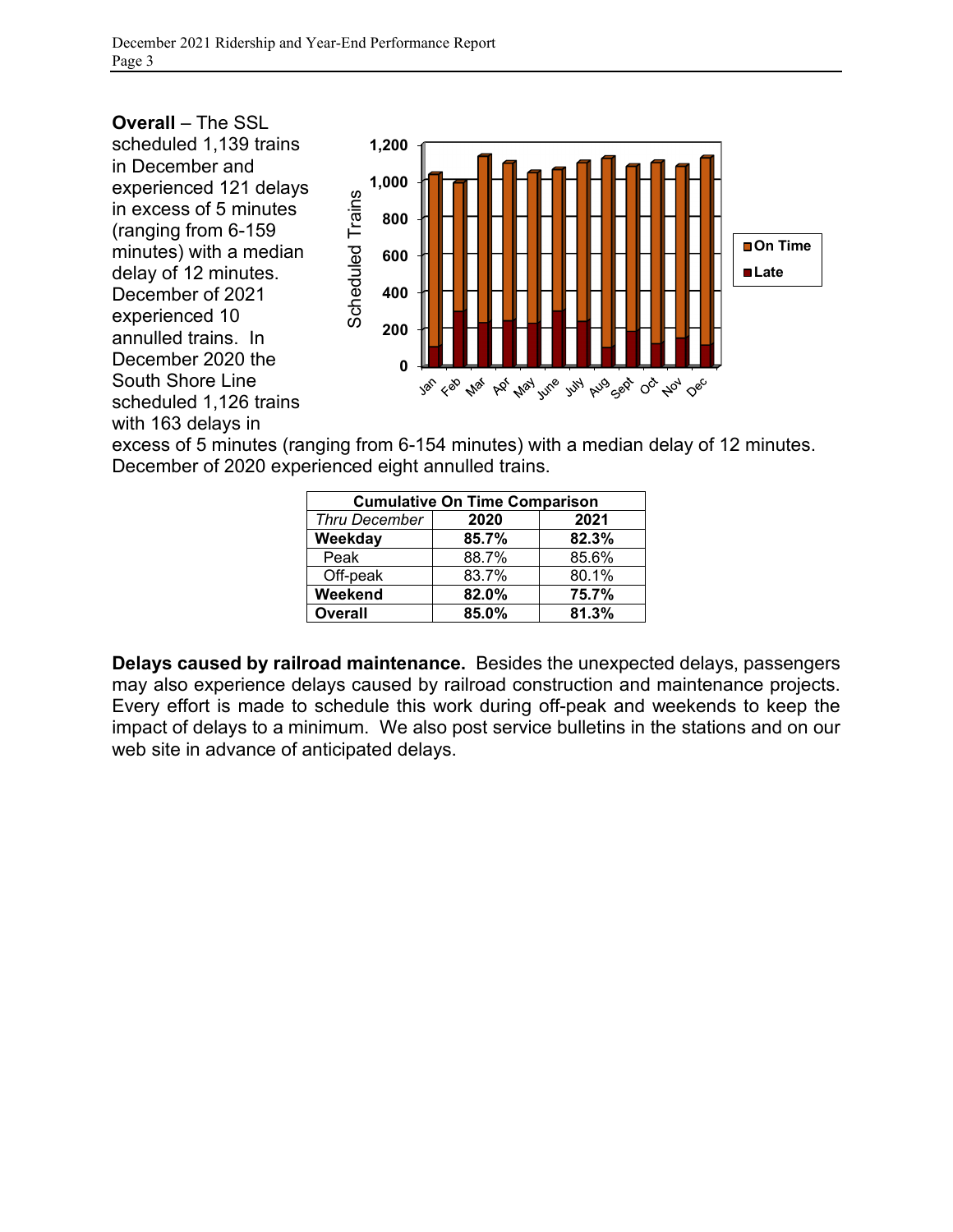### **Year-End Performance**

**Rush hour** – For the calendar year 2021 3,715 out of 4,338, or 85.6%, of rush hour trains were on time compared with 88.7% in 2020. A total of 91.6% of trains arrived within 10 minutes of the scheduled arrival time, and 95.3% arrived within 15 minutes of the scheduled arrival time.

Overall – NICTD operated 12,917 trains in 2021 and 10,495, or 81.3%, arrived at their terminal on time compared to 85.0% in 2020. A total of 88.8% and 93.2% arrived within 10 and 15 minutes of the scheduled arrival time respectively.

#### **Maintenance and Capital Improvement Summary**

#### **New Starts Projects**

West Lake Corridor Project – Work under this project by F.H. Paschen Ragnar Benson Joint Venture proceeded with design and engineering as planned. Demolition and clearing for construction was ongoing through 2021. NIPSCO began gas and electric relocation efforts in the summer. The current schedule without contingency shows substantial completion achieved in October 2024, with revenue service scheduled for May 2025.

**Double Track Northwest Indiana Project** – NICTD received a full funding grant agreement in January of 2021. Engineering design was completed and bid solicitations were released for work on the project. A total of six contracts for construction related work were released for the project with the main construction contract receiving notice to proceed on December 21, 2021. The current schedule without contingency shows substantial completion being achieved in late 2023 with the anticipated revenue service scheduled for May 2024.

#### **Track**

- Upgrades of 11 miles of mainline rail from 100RE to 115RE was completed.
- Rail safety modifications were completed at the East Chicago Station. These modifications included an upgrade of the gauntlet track and new higher speed turnouts.
- Upgraded one mile of curved rail, five highway grade crossing surfaces, and installed six new wayside gauge face lubricators.
- New ties were installed on seven main line track miles

#### **Signal**

• Completion of all signal upgrades necessary for the track upgrades at East Chicago Station were completed.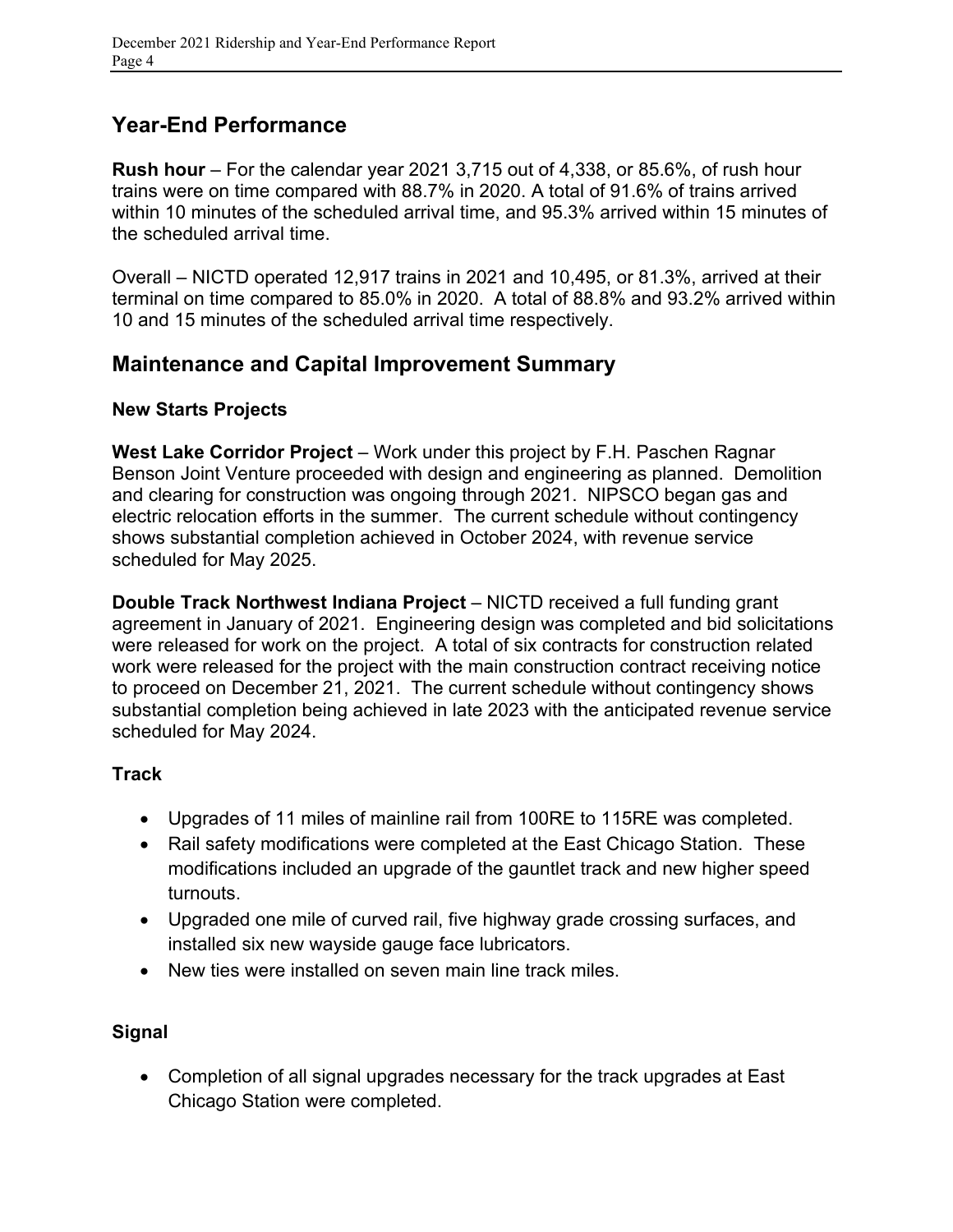- Construction wrapped up on the final crossing, John Emery Road, allowing for upgrades to the crossing geometry and the installation of gates and a warning system.
- The dispatch communication system was upgraded to a modern Voice over IP system.
- The final five miles of the Catenary Phase III project were completed concluding the upgrade of the overhead power apparatus and supporting structures.
- Substation renewal program is ongoing with a contract awarded for the Tee Lake and New Carlisle Substation rectifier transformer replacements.

#### **Mechanical – Rail Cars**

- As part of the West Lake Corridor Project NICTD is rehabilitating 32 existing single level railcars to be utilized on the service along the West Lake Extension. This work includes the refurbishment of many mechanical and cosmetic features within each railcar.
- NICTD is underway with the upgrade of the DVR system in each railcar.
- To backfill the railcars that will be utilized for the West Lake service NICTD has entered into a lease agreement for 26 bilevel cars from Metra. These cars are going through a mid-life overhaul performed by Metra prior to deliver to NICTD.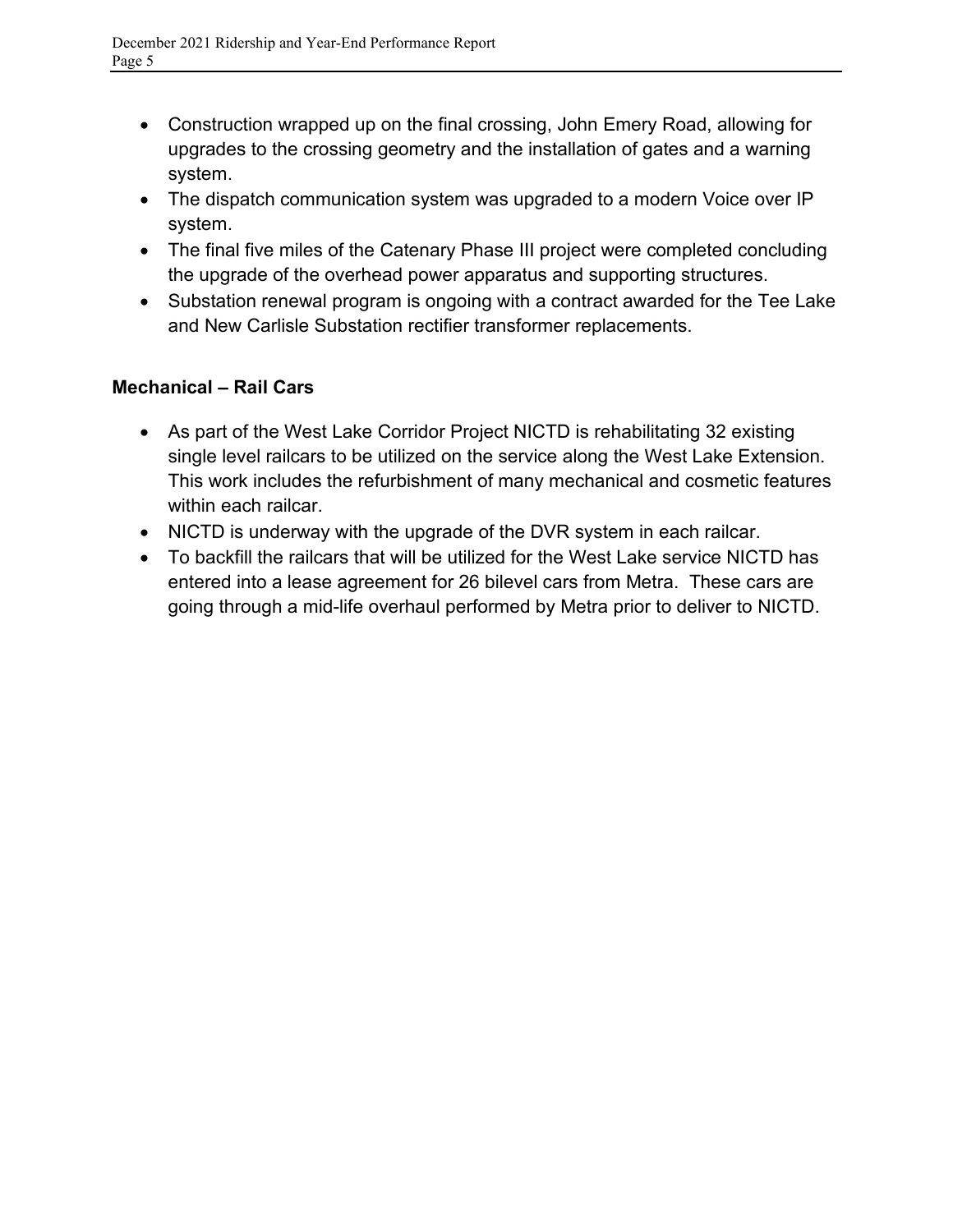|      | ANNULLED TRAINS OR DELAYS IN EXCESS OF 59 MINUTES |                |                                  |        |                |                |                            |  |  |
|------|---------------------------------------------------|----------------|----------------------------------|--------|----------------|----------------|----------------------------|--|--|
| Date | Train #                                           | <b>Minutes</b> | Reason                           | Date   | Train#         | <b>Minutes</b> | Reason                     |  |  |
| 1/19 | 121                                               | 68             | Police related activity.         | 3/26   | 203            | Annulled       | Track maintenance delay.   |  |  |
| 2/4  | 119                                               | 134            | Ice on catenary wires.           | 3/30   | 203            | Annulled       | Track maintenance delay.   |  |  |
| 2/5  | 106                                               | 67             | <b>Equipment issues</b>          | 3/31   | 203            | Annulled       | Track maintenance delay.   |  |  |
| 2/6  | 502                                               | 82             | Equipment issues                 | 4/1    | 203            | Anulled        | Track maintenance delay.   |  |  |
|      | 504                                               | 60             | Delayed by prior train.          | 4/2    | 203            | Anulled        | Track maintenance delay.   |  |  |
| 2/7  | 511                                               | 115            | Catenary issues.                 | 4/4    | 600            | 72             | Delays on Metra            |  |  |
|      | 600                                               | 65             | Weather delay.                   | 4/6    | 203            | Anulled        | Track maintenance delay.   |  |  |
|      | 701                                               | Anulled        | Weather cancelation              | 4/7    | 203            | Anulled        | Track maintenance delay.   |  |  |
|      | 703                                               | Anulled        | Weather cancelation              | 4/8    | 203            | Anulled        | Track maintenance delay.   |  |  |
| 2/8  | 14                                                | 85             | Equipment issues                 | 4/9    | 203            | Anulled        | Track maintenance delay.   |  |  |
|      | 107                                               | 74             | Equipment issues                 | 4/16   | 109            | 122            | Pedestrian on track.       |  |  |
|      | 114                                               | 79             | Equipment issues                 | 4/20   | $\overline{7}$ | 64             | Track maintenance delay.   |  |  |
|      | 401                                               | Anulled        | Weather cancelation              |        | 18             | 66             | Track maintenance delay.   |  |  |
|      | 422                                               | Anulled        | Weather cancelation              | 5/10   | 422            | Anulled        | Track upgrade/replacement. |  |  |
| 2/9  | 102                                               | Anulled        | Equipment issues                 |        | 424            | Anulled        | Track upgrade/replacement. |  |  |
|      | 203                                               | Anulled        | Equipment issues                 | 5/11   | 401            | Anulled        | Track upgrade/replacement. |  |  |
|      | 401                                               | Anulled        | Weather cancelation              |        | 422            | Anulled        | Track upgrade/replacement. |  |  |
|      | 422                                               | Anulled        | Weather cancelation              |        | 424            | Anulled        | Track upgrade/replacement. |  |  |
| 2/14 | 701                                               | Anulled        | Weather cancelation              | 5/12   | 401            | Anulled        | Track upgrade/replacement. |  |  |
|      | 703                                               | Anulled        | Weather cancelation              |        | 422            | Anulled        | Track upgrade/replacement. |  |  |
| 2/15 | 19                                                | 92             | Vehicle stuck on track           |        | 424            | Anulled        | Track upgrade/replacement. |  |  |
|      | 401                                               | Anulled        | Weather cancelation              | 5/13   | 401            | Anulled        | Track upgrade/replacement. |  |  |
|      | 422                                               | Anulled        | Weather cancelation              |        | 422            | Anulled        | Track upgrade/replacement. |  |  |
| 2/16 | 401                                               | Anulled        | Weather cancelation              |        | 424            | Anulled        | Track upgrade/replacement. |  |  |
|      | 422                                               | Anulled        | Weather cancelation              | 5/14   | 401            | Anulled        | Track upgrade/replacement. |  |  |
| 2/17 | 116                                               | 60             | Vehicle stuck on track           |        | 422            | Anulled        | Track upgrade/replacement. |  |  |
|      | 401                                               | Anulled        | Weather cancelation              |        | 424            | Anulled        | Track upgrade/replacement. |  |  |
| 2/25 | 6                                                 | 61             | Equipment issues                 | 5/15   | 701            | Anulled        | Track upgrade/replacement. |  |  |
|      | 14                                                | 155            | Delayed by prior train.          |        | 703            | Anulled        | Track upgrade/replacement. |  |  |
| 2/25 | 106                                               | Anulled        | Equipment issues                 | 5/16   | 701            | Anulled        | Track upgrade/replacement. |  |  |
|      | 108                                               | 91             | Delayed by prior train.          |        | 703            | Anulled        | Track upgrade/replacement. |  |  |
|      | 110                                               | Anulled        | Equipment issues                 | 5/17   | 401            | Anulled        | Track upgrade/replacement. |  |  |
|      | 112                                               | 117            | Delayed by prior train.          |        | 422            | Anulled        | Track upgrade/replacement. |  |  |
|      | 114                                               | 90             | Delayed by prior train.          |        | 424            | Anulled        | Track upgrade/replacement. |  |  |
|      | 207                                               | Anulled        | Anulled due to prior train.      | 5/18   | 401            | Anulled        | Track upgrade/replacement. |  |  |
| 3/2  | 116                                               |                | Annulled Train mechanical issues |        | 422            | Anulled        | Track upgrade/replacement. |  |  |
| 3/4  | 114                                               | Annulled       | <b>Police Activity</b>           |        | 424            | Anulled        | Track upgrade/replacement. |  |  |
| 3/16 | 203                                               | Annulled       | Track maintenance delay.         | 5/19   | 401            | Anulled        | Track upgrade/replacement. |  |  |
| 3/17 | 203                                               | Annulled       | Track maintenance delay.         |        | 422            | Anulled        | Track upgrade/replacement. |  |  |
| 3/18 | 203                                               | Annulled       | Track maintenance delay.         |        | 424            | Anulled        | Track upgrade/replacement. |  |  |
| 3/19 | 203                                               | Annulled       | Track maintenance delay.         | 5/20   | 401            | Anulled        | Track upgrade/replacement. |  |  |
| 3/19 | 424                                               | 129            | Car blocking tracks              |        | 422            | Anulled        | Track upgrade/replacement. |  |  |
| 3/23 | 203                                               | Annulled       | Track maintenance delay.         |        | 424            | Anulled        | Track upgrade/replacement. |  |  |
| 3/24 | 203                                               | Annulled       | Track maintenance delay.         | $5/21$ | 401            | Anulled        | Track upgrade/replacement. |  |  |
| 3/25 | 203                                               | Annulled       | Track maintenance delay.         |        |                |                |                            |  |  |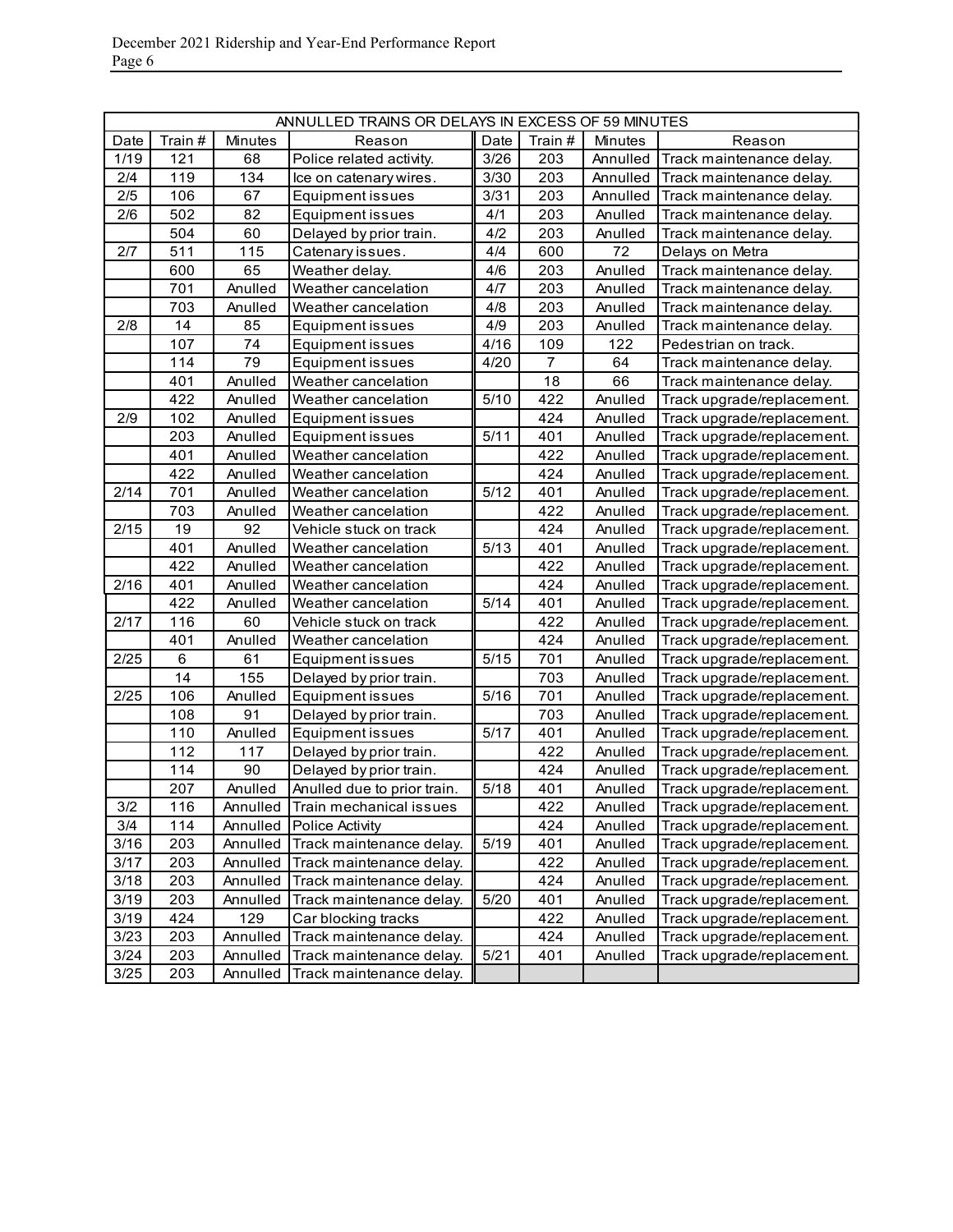| Train #<br>Minutes<br>Date<br>Train #<br>Minutes<br>Date<br>Reason<br>Reason<br>6/2<br>Utility relocation work<br>8/31<br>6<br>Anulled<br>Pedestrian on railway.<br>203<br>Anulled<br>70<br>6/3<br>203<br>Anulled<br>8/31<br>70<br>Pedestrian on railway.<br>Utility relocation work<br>9<br>6/4<br>93<br>8/31<br>106<br>117<br>Track work<br>Pedestrian on railway.<br>18<br>76<br>Track work<br>8/31<br>108<br>109<br>Pedestrian on railway.<br>203<br>8/31<br>89<br>Utility relocation work<br>110<br>Pedestrian on railway.<br>Anulled<br>505<br>8/31<br>112<br>89<br>6/6<br>79<br>Equipment malfunction<br>Pedestrian on railway.<br>508<br>63<br>8/31<br>203<br>Anulled<br>Delayed by prior train<br>Pedestrian on railway.<br>6/7<br>203<br>Utility relocation work<br>8/31<br>205<br>92<br>Anulled<br>Pedestrian on railway.<br>203<br>6/8<br>Anulled<br>Utility relocation work<br>8/31<br>207<br>Anulled<br>6/9<br>203<br>Utility relocation work<br>Anulled<br>401<br>Anulled<br>Aug<br>6/10<br>203<br>Utility relocation work<br>422<br>Anulled<br>Aug<br>Anulled<br>6/11<br>203<br>424<br>Anulled<br>Utility relocation work<br>Aug<br>Anulled<br>422<br>6/14<br>Aug<br>701<br>Anulled<br>Track maintentenance delay.<br>Anulled<br>424<br>703<br>Anulled<br>Track maintentenance delay.<br>Aug<br>Anulled<br>401<br>$9/1 - 3$<br>6/15<br>401<br>Anulled<br>Track maintentenance delay.<br>Anulled<br>Catenary outage.<br>422<br>$9/1 - 3$<br>422<br>Anulled<br>Anulled<br>Track maintentenance delay.<br>Catenary outage.<br>424<br>$9/1 - 3$<br>424<br>Anulled<br>Track maintentenance delay.<br>Anulled<br>Catenary outage.<br>6/16<br>401<br>9/15<br>9<br>60<br>Anulled<br><b>PTC</b> Issues<br>Track maintentenance delay.<br>422<br>9/21<br>11<br>Anulled<br>Track maintentenance delay.<br>Anulled<br>Gas leak in Gary<br>424<br>9/21<br>17<br>Anulled<br>Track maintentenance delay.<br>Anulled<br>Gas leak in Gary<br>6/17<br>401<br>9/21<br>109<br>60<br>Anulled<br>Track maintentenance delay.<br>Gas leak in Gary<br>422<br>9/21<br>111<br>Anulled<br>Anulled<br>Track maintentenance delay.<br>Gas leak in Gary<br>424<br>9/21<br>113<br>Anulled<br>Track maintentenance delay.<br>Anulled<br>Gas leak in Gary<br>401<br>9/21<br>6/18<br>Anulled<br>117<br>Track maintentenance delay.<br>Anulled<br>Gas leak in Gary<br>422<br>9/21<br>6/18<br>118<br>106<br>Anulled<br>Track maintentenance delay.<br>Gas leak in Gary<br>424<br>9/21<br>62<br>Anulled<br>217<br>Track maintentenance delay.<br>Gas leak in Gary<br>9/28<br>93<br>6/19<br>503<br>109<br>60<br>Vehicle collided with train<br>Equipment malfunction<br>701<br>9/28<br>115<br>Anulled<br>Vehicle collided with train<br>Anulled<br>Track maintentenance delay.<br>703<br>9/28<br>118<br>Anulled<br>Anulled<br>Vehicle collided with train<br>Track maintentenance delay.<br>6/20<br>703<br>10/14<br>110<br>63<br>PTC issues.<br>Anulled<br>Track maintentenance delay.<br>701<br>125<br>10/15<br>17<br>Vehicle collided with train.<br>Anulled<br>Track maintentenance delay.<br>101<br>65<br>10/15<br>19<br>Vehicle collided with train.<br>6/21<br>Downed tree on Metra tracks.<br>Anulled<br>401<br>10/15<br>115<br>142<br>Vehicle collided with train.<br>Anulled<br>Track maintentenance delay.<br>422<br>117<br>170<br>10/15<br>Anulled<br>Track maintentenance delay.<br>Vehicle collided with train.<br>424<br>102<br>10/15<br>119<br>Vehicle collided with train.<br>Anulled<br>Track maintentenance delay.<br>6/22<br>106<br>86<br>10/15<br>424<br>Anulled<br>Vehicle collided with train.<br>PTC operational issues.<br>$\overline{7}$<br>75<br>401<br>Anulled<br>10/19<br>Track maintentenance delay.<br>Delayed by freight activity<br>422<br>10/25<br>401<br>Anulled<br>Track maintentenance delay.<br>Trees down on power lines<br>Anulled<br>424<br>10/25<br>Anulled<br>Anulled<br>Track maintentenance delay.<br>403<br>Trees down on power lines<br>6/23<br>401<br>10/25<br>422<br>Anulled<br>Track maintentenance delay.<br>Anulled<br>Trees down on power lines<br>422<br>10/25<br>424<br>Anulled<br>Track maintentenance delay.<br>Anulled<br>Trees down on power lines<br>424<br>Anulled<br>10/26<br>Track maintentenance delay.<br>7<br>73<br>DT bussing<br>6/24<br>401<br>11<br>75<br>10/26<br>DT bussing<br>Anulled<br>Track maintentenance delay.<br>422<br>62<br>Anulled<br>Track maintentenance delay.<br>10/26<br>20<br>DT bussing<br>424<br>10/26<br>101<br>70<br>PTC issues.<br>Anulled<br>Track maintentenance delay.<br>Anulled<br>10/26<br>73<br>DT bussing<br>6/25<br>401<br>Track maintentenance delay.<br>7<br>10/26<br>75<br>6/29<br>6<br>Operational issues.<br>DT bussing<br>Anulled<br>$11$<br>62<br>101<br>62<br>20<br>DT bussing<br>7/6<br>Vehicle stuck on tracks.<br>10/26<br>506<br>65<br>10/26<br>101<br>70<br>PTC issues.<br>8/7<br>Pedestrian on railway.<br>8/7<br>605<br>72<br>Pedestrian on railway.<br>11/7<br>601<br>60<br>Restricted signals.<br>8/17<br>114<br>67<br>11/9<br>403<br>116<br>Wheel slips - reduced speeds<br>Metra power outage |      | ANNULLED TRAINS OR DELAYS IN EXCESS OF 59 MINUTES |    |                    |       |     |     |                                |  |  |
|-------------------------------------------------------------------------------------------------------------------------------------------------------------------------------------------------------------------------------------------------------------------------------------------------------------------------------------------------------------------------------------------------------------------------------------------------------------------------------------------------------------------------------------------------------------------------------------------------------------------------------------------------------------------------------------------------------------------------------------------------------------------------------------------------------------------------------------------------------------------------------------------------------------------------------------------------------------------------------------------------------------------------------------------------------------------------------------------------------------------------------------------------------------------------------------------------------------------------------------------------------------------------------------------------------------------------------------------------------------------------------------------------------------------------------------------------------------------------------------------------------------------------------------------------------------------------------------------------------------------------------------------------------------------------------------------------------------------------------------------------------------------------------------------------------------------------------------------------------------------------------------------------------------------------------------------------------------------------------------------------------------------------------------------------------------------------------------------------------------------------------------------------------------------------------------------------------------------------------------------------------------------------------------------------------------------------------------------------------------------------------------------------------------------------------------------------------------------------------------------------------------------------------------------------------------------------------------------------------------------------------------------------------------------------------------------------------------------------------------------------------------------------------------------------------------------------------------------------------------------------------------------------------------------------------------------------------------------------------------------------------------------------------------------------------------------------------------------------------------------------------------------------------------------------------------------------------------------------------------------------------------------------------------------------------------------------------------------------------------------------------------------------------------------------------------------------------------------------------------------------------------------------------------------------------------------------------------------------------------------------------------------------------------------------------------------------------------------------------------------------------------------------------------------------------------------------------------------------------------------------------------------------------------------------------------------------------------------------------------------------------------------------------------------------------------------------------------------------------------------------------------------------------------------------------------------------------------------------------------------------------------------------------------------------------------------------------------------------------------------------------------------------------------------------------------------------------------------------------------------------------------------------------------------------------------------------------------------------------------------------------------------------------------------------------------------------------------------------------------------------------------------------------------------------------------------------------------------------------------------------------------------------------------------------------------------------------------------------------------------------------------------------------------------------------------------------------------------------|------|---------------------------------------------------|----|--------------------|-------|-----|-----|--------------------------------|--|--|
|                                                                                                                                                                                                                                                                                                                                                                                                                                                                                                                                                                                                                                                                                                                                                                                                                                                                                                                                                                                                                                                                                                                                                                                                                                                                                                                                                                                                                                                                                                                                                                                                                                                                                                                                                                                                                                                                                                                                                                                                                                                                                                                                                                                                                                                                                                                                                                                                                                                                                                                                                                                                                                                                                                                                                                                                                                                                                                                                                                                                                                                                                                                                                                                                                                                                                                                                                                                                                                                                                                                                                                                                                                                                                                                                                                                                                                                                                                                                                                                                                                                                                                                                                                                                                                                                                                                                                                                                                                                                                                                                                                                                                                                                                                                                                                                                                                                                                                                                                                                                                                                                                                 |      |                                                   |    |                    |       |     |     |                                |  |  |
|                                                                                                                                                                                                                                                                                                                                                                                                                                                                                                                                                                                                                                                                                                                                                                                                                                                                                                                                                                                                                                                                                                                                                                                                                                                                                                                                                                                                                                                                                                                                                                                                                                                                                                                                                                                                                                                                                                                                                                                                                                                                                                                                                                                                                                                                                                                                                                                                                                                                                                                                                                                                                                                                                                                                                                                                                                                                                                                                                                                                                                                                                                                                                                                                                                                                                                                                                                                                                                                                                                                                                                                                                                                                                                                                                                                                                                                                                                                                                                                                                                                                                                                                                                                                                                                                                                                                                                                                                                                                                                                                                                                                                                                                                                                                                                                                                                                                                                                                                                                                                                                                                                 |      |                                                   |    |                    |       |     |     |                                |  |  |
|                                                                                                                                                                                                                                                                                                                                                                                                                                                                                                                                                                                                                                                                                                                                                                                                                                                                                                                                                                                                                                                                                                                                                                                                                                                                                                                                                                                                                                                                                                                                                                                                                                                                                                                                                                                                                                                                                                                                                                                                                                                                                                                                                                                                                                                                                                                                                                                                                                                                                                                                                                                                                                                                                                                                                                                                                                                                                                                                                                                                                                                                                                                                                                                                                                                                                                                                                                                                                                                                                                                                                                                                                                                                                                                                                                                                                                                                                                                                                                                                                                                                                                                                                                                                                                                                                                                                                                                                                                                                                                                                                                                                                                                                                                                                                                                                                                                                                                                                                                                                                                                                                                 |      |                                                   |    |                    |       |     |     |                                |  |  |
|                                                                                                                                                                                                                                                                                                                                                                                                                                                                                                                                                                                                                                                                                                                                                                                                                                                                                                                                                                                                                                                                                                                                                                                                                                                                                                                                                                                                                                                                                                                                                                                                                                                                                                                                                                                                                                                                                                                                                                                                                                                                                                                                                                                                                                                                                                                                                                                                                                                                                                                                                                                                                                                                                                                                                                                                                                                                                                                                                                                                                                                                                                                                                                                                                                                                                                                                                                                                                                                                                                                                                                                                                                                                                                                                                                                                                                                                                                                                                                                                                                                                                                                                                                                                                                                                                                                                                                                                                                                                                                                                                                                                                                                                                                                                                                                                                                                                                                                                                                                                                                                                                                 |      |                                                   |    |                    |       |     |     |                                |  |  |
|                                                                                                                                                                                                                                                                                                                                                                                                                                                                                                                                                                                                                                                                                                                                                                                                                                                                                                                                                                                                                                                                                                                                                                                                                                                                                                                                                                                                                                                                                                                                                                                                                                                                                                                                                                                                                                                                                                                                                                                                                                                                                                                                                                                                                                                                                                                                                                                                                                                                                                                                                                                                                                                                                                                                                                                                                                                                                                                                                                                                                                                                                                                                                                                                                                                                                                                                                                                                                                                                                                                                                                                                                                                                                                                                                                                                                                                                                                                                                                                                                                                                                                                                                                                                                                                                                                                                                                                                                                                                                                                                                                                                                                                                                                                                                                                                                                                                                                                                                                                                                                                                                                 |      |                                                   |    |                    |       |     |     |                                |  |  |
|                                                                                                                                                                                                                                                                                                                                                                                                                                                                                                                                                                                                                                                                                                                                                                                                                                                                                                                                                                                                                                                                                                                                                                                                                                                                                                                                                                                                                                                                                                                                                                                                                                                                                                                                                                                                                                                                                                                                                                                                                                                                                                                                                                                                                                                                                                                                                                                                                                                                                                                                                                                                                                                                                                                                                                                                                                                                                                                                                                                                                                                                                                                                                                                                                                                                                                                                                                                                                                                                                                                                                                                                                                                                                                                                                                                                                                                                                                                                                                                                                                                                                                                                                                                                                                                                                                                                                                                                                                                                                                                                                                                                                                                                                                                                                                                                                                                                                                                                                                                                                                                                                                 |      |                                                   |    |                    |       |     |     |                                |  |  |
|                                                                                                                                                                                                                                                                                                                                                                                                                                                                                                                                                                                                                                                                                                                                                                                                                                                                                                                                                                                                                                                                                                                                                                                                                                                                                                                                                                                                                                                                                                                                                                                                                                                                                                                                                                                                                                                                                                                                                                                                                                                                                                                                                                                                                                                                                                                                                                                                                                                                                                                                                                                                                                                                                                                                                                                                                                                                                                                                                                                                                                                                                                                                                                                                                                                                                                                                                                                                                                                                                                                                                                                                                                                                                                                                                                                                                                                                                                                                                                                                                                                                                                                                                                                                                                                                                                                                                                                                                                                                                                                                                                                                                                                                                                                                                                                                                                                                                                                                                                                                                                                                                                 |      |                                                   |    |                    |       |     |     |                                |  |  |
|                                                                                                                                                                                                                                                                                                                                                                                                                                                                                                                                                                                                                                                                                                                                                                                                                                                                                                                                                                                                                                                                                                                                                                                                                                                                                                                                                                                                                                                                                                                                                                                                                                                                                                                                                                                                                                                                                                                                                                                                                                                                                                                                                                                                                                                                                                                                                                                                                                                                                                                                                                                                                                                                                                                                                                                                                                                                                                                                                                                                                                                                                                                                                                                                                                                                                                                                                                                                                                                                                                                                                                                                                                                                                                                                                                                                                                                                                                                                                                                                                                                                                                                                                                                                                                                                                                                                                                                                                                                                                                                                                                                                                                                                                                                                                                                                                                                                                                                                                                                                                                                                                                 |      |                                                   |    |                    |       |     |     |                                |  |  |
|                                                                                                                                                                                                                                                                                                                                                                                                                                                                                                                                                                                                                                                                                                                                                                                                                                                                                                                                                                                                                                                                                                                                                                                                                                                                                                                                                                                                                                                                                                                                                                                                                                                                                                                                                                                                                                                                                                                                                                                                                                                                                                                                                                                                                                                                                                                                                                                                                                                                                                                                                                                                                                                                                                                                                                                                                                                                                                                                                                                                                                                                                                                                                                                                                                                                                                                                                                                                                                                                                                                                                                                                                                                                                                                                                                                                                                                                                                                                                                                                                                                                                                                                                                                                                                                                                                                                                                                                                                                                                                                                                                                                                                                                                                                                                                                                                                                                                                                                                                                                                                                                                                 |      |                                                   |    |                    |       |     |     |                                |  |  |
|                                                                                                                                                                                                                                                                                                                                                                                                                                                                                                                                                                                                                                                                                                                                                                                                                                                                                                                                                                                                                                                                                                                                                                                                                                                                                                                                                                                                                                                                                                                                                                                                                                                                                                                                                                                                                                                                                                                                                                                                                                                                                                                                                                                                                                                                                                                                                                                                                                                                                                                                                                                                                                                                                                                                                                                                                                                                                                                                                                                                                                                                                                                                                                                                                                                                                                                                                                                                                                                                                                                                                                                                                                                                                                                                                                                                                                                                                                                                                                                                                                                                                                                                                                                                                                                                                                                                                                                                                                                                                                                                                                                                                                                                                                                                                                                                                                                                                                                                                                                                                                                                                                 |      |                                                   |    |                    |       |     |     | Catenary outage all of August. |  |  |
|                                                                                                                                                                                                                                                                                                                                                                                                                                                                                                                                                                                                                                                                                                                                                                                                                                                                                                                                                                                                                                                                                                                                                                                                                                                                                                                                                                                                                                                                                                                                                                                                                                                                                                                                                                                                                                                                                                                                                                                                                                                                                                                                                                                                                                                                                                                                                                                                                                                                                                                                                                                                                                                                                                                                                                                                                                                                                                                                                                                                                                                                                                                                                                                                                                                                                                                                                                                                                                                                                                                                                                                                                                                                                                                                                                                                                                                                                                                                                                                                                                                                                                                                                                                                                                                                                                                                                                                                                                                                                                                                                                                                                                                                                                                                                                                                                                                                                                                                                                                                                                                                                                 |      |                                                   |    |                    |       |     |     | Catenary outage all of August. |  |  |
|                                                                                                                                                                                                                                                                                                                                                                                                                                                                                                                                                                                                                                                                                                                                                                                                                                                                                                                                                                                                                                                                                                                                                                                                                                                                                                                                                                                                                                                                                                                                                                                                                                                                                                                                                                                                                                                                                                                                                                                                                                                                                                                                                                                                                                                                                                                                                                                                                                                                                                                                                                                                                                                                                                                                                                                                                                                                                                                                                                                                                                                                                                                                                                                                                                                                                                                                                                                                                                                                                                                                                                                                                                                                                                                                                                                                                                                                                                                                                                                                                                                                                                                                                                                                                                                                                                                                                                                                                                                                                                                                                                                                                                                                                                                                                                                                                                                                                                                                                                                                                                                                                                 |      |                                                   |    |                    |       |     |     | Catenary outage all of August. |  |  |
|                                                                                                                                                                                                                                                                                                                                                                                                                                                                                                                                                                                                                                                                                                                                                                                                                                                                                                                                                                                                                                                                                                                                                                                                                                                                                                                                                                                                                                                                                                                                                                                                                                                                                                                                                                                                                                                                                                                                                                                                                                                                                                                                                                                                                                                                                                                                                                                                                                                                                                                                                                                                                                                                                                                                                                                                                                                                                                                                                                                                                                                                                                                                                                                                                                                                                                                                                                                                                                                                                                                                                                                                                                                                                                                                                                                                                                                                                                                                                                                                                                                                                                                                                                                                                                                                                                                                                                                                                                                                                                                                                                                                                                                                                                                                                                                                                                                                                                                                                                                                                                                                                                 |      |                                                   |    |                    |       |     |     | Catenary outage all of August. |  |  |
|                                                                                                                                                                                                                                                                                                                                                                                                                                                                                                                                                                                                                                                                                                                                                                                                                                                                                                                                                                                                                                                                                                                                                                                                                                                                                                                                                                                                                                                                                                                                                                                                                                                                                                                                                                                                                                                                                                                                                                                                                                                                                                                                                                                                                                                                                                                                                                                                                                                                                                                                                                                                                                                                                                                                                                                                                                                                                                                                                                                                                                                                                                                                                                                                                                                                                                                                                                                                                                                                                                                                                                                                                                                                                                                                                                                                                                                                                                                                                                                                                                                                                                                                                                                                                                                                                                                                                                                                                                                                                                                                                                                                                                                                                                                                                                                                                                                                                                                                                                                                                                                                                                 |      |                                                   |    |                    |       |     |     | Catenary outage all of August. |  |  |
|                                                                                                                                                                                                                                                                                                                                                                                                                                                                                                                                                                                                                                                                                                                                                                                                                                                                                                                                                                                                                                                                                                                                                                                                                                                                                                                                                                                                                                                                                                                                                                                                                                                                                                                                                                                                                                                                                                                                                                                                                                                                                                                                                                                                                                                                                                                                                                                                                                                                                                                                                                                                                                                                                                                                                                                                                                                                                                                                                                                                                                                                                                                                                                                                                                                                                                                                                                                                                                                                                                                                                                                                                                                                                                                                                                                                                                                                                                                                                                                                                                                                                                                                                                                                                                                                                                                                                                                                                                                                                                                                                                                                                                                                                                                                                                                                                                                                                                                                                                                                                                                                                                 |      |                                                   |    |                    |       |     |     | Catenary outage all of August. |  |  |
|                                                                                                                                                                                                                                                                                                                                                                                                                                                                                                                                                                                                                                                                                                                                                                                                                                                                                                                                                                                                                                                                                                                                                                                                                                                                                                                                                                                                                                                                                                                                                                                                                                                                                                                                                                                                                                                                                                                                                                                                                                                                                                                                                                                                                                                                                                                                                                                                                                                                                                                                                                                                                                                                                                                                                                                                                                                                                                                                                                                                                                                                                                                                                                                                                                                                                                                                                                                                                                                                                                                                                                                                                                                                                                                                                                                                                                                                                                                                                                                                                                                                                                                                                                                                                                                                                                                                                                                                                                                                                                                                                                                                                                                                                                                                                                                                                                                                                                                                                                                                                                                                                                 |      |                                                   |    |                    |       |     |     |                                |  |  |
|                                                                                                                                                                                                                                                                                                                                                                                                                                                                                                                                                                                                                                                                                                                                                                                                                                                                                                                                                                                                                                                                                                                                                                                                                                                                                                                                                                                                                                                                                                                                                                                                                                                                                                                                                                                                                                                                                                                                                                                                                                                                                                                                                                                                                                                                                                                                                                                                                                                                                                                                                                                                                                                                                                                                                                                                                                                                                                                                                                                                                                                                                                                                                                                                                                                                                                                                                                                                                                                                                                                                                                                                                                                                                                                                                                                                                                                                                                                                                                                                                                                                                                                                                                                                                                                                                                                                                                                                                                                                                                                                                                                                                                                                                                                                                                                                                                                                                                                                                                                                                                                                                                 |      |                                                   |    |                    |       |     |     |                                |  |  |
|                                                                                                                                                                                                                                                                                                                                                                                                                                                                                                                                                                                                                                                                                                                                                                                                                                                                                                                                                                                                                                                                                                                                                                                                                                                                                                                                                                                                                                                                                                                                                                                                                                                                                                                                                                                                                                                                                                                                                                                                                                                                                                                                                                                                                                                                                                                                                                                                                                                                                                                                                                                                                                                                                                                                                                                                                                                                                                                                                                                                                                                                                                                                                                                                                                                                                                                                                                                                                                                                                                                                                                                                                                                                                                                                                                                                                                                                                                                                                                                                                                                                                                                                                                                                                                                                                                                                                                                                                                                                                                                                                                                                                                                                                                                                                                                                                                                                                                                                                                                                                                                                                                 |      |                                                   |    |                    |       |     |     |                                |  |  |
|                                                                                                                                                                                                                                                                                                                                                                                                                                                                                                                                                                                                                                                                                                                                                                                                                                                                                                                                                                                                                                                                                                                                                                                                                                                                                                                                                                                                                                                                                                                                                                                                                                                                                                                                                                                                                                                                                                                                                                                                                                                                                                                                                                                                                                                                                                                                                                                                                                                                                                                                                                                                                                                                                                                                                                                                                                                                                                                                                                                                                                                                                                                                                                                                                                                                                                                                                                                                                                                                                                                                                                                                                                                                                                                                                                                                                                                                                                                                                                                                                                                                                                                                                                                                                                                                                                                                                                                                                                                                                                                                                                                                                                                                                                                                                                                                                                                                                                                                                                                                                                                                                                 |      |                                                   |    |                    |       |     |     |                                |  |  |
|                                                                                                                                                                                                                                                                                                                                                                                                                                                                                                                                                                                                                                                                                                                                                                                                                                                                                                                                                                                                                                                                                                                                                                                                                                                                                                                                                                                                                                                                                                                                                                                                                                                                                                                                                                                                                                                                                                                                                                                                                                                                                                                                                                                                                                                                                                                                                                                                                                                                                                                                                                                                                                                                                                                                                                                                                                                                                                                                                                                                                                                                                                                                                                                                                                                                                                                                                                                                                                                                                                                                                                                                                                                                                                                                                                                                                                                                                                                                                                                                                                                                                                                                                                                                                                                                                                                                                                                                                                                                                                                                                                                                                                                                                                                                                                                                                                                                                                                                                                                                                                                                                                 |      |                                                   |    |                    |       |     |     |                                |  |  |
|                                                                                                                                                                                                                                                                                                                                                                                                                                                                                                                                                                                                                                                                                                                                                                                                                                                                                                                                                                                                                                                                                                                                                                                                                                                                                                                                                                                                                                                                                                                                                                                                                                                                                                                                                                                                                                                                                                                                                                                                                                                                                                                                                                                                                                                                                                                                                                                                                                                                                                                                                                                                                                                                                                                                                                                                                                                                                                                                                                                                                                                                                                                                                                                                                                                                                                                                                                                                                                                                                                                                                                                                                                                                                                                                                                                                                                                                                                                                                                                                                                                                                                                                                                                                                                                                                                                                                                                                                                                                                                                                                                                                                                                                                                                                                                                                                                                                                                                                                                                                                                                                                                 |      |                                                   |    |                    |       |     |     |                                |  |  |
|                                                                                                                                                                                                                                                                                                                                                                                                                                                                                                                                                                                                                                                                                                                                                                                                                                                                                                                                                                                                                                                                                                                                                                                                                                                                                                                                                                                                                                                                                                                                                                                                                                                                                                                                                                                                                                                                                                                                                                                                                                                                                                                                                                                                                                                                                                                                                                                                                                                                                                                                                                                                                                                                                                                                                                                                                                                                                                                                                                                                                                                                                                                                                                                                                                                                                                                                                                                                                                                                                                                                                                                                                                                                                                                                                                                                                                                                                                                                                                                                                                                                                                                                                                                                                                                                                                                                                                                                                                                                                                                                                                                                                                                                                                                                                                                                                                                                                                                                                                                                                                                                                                 |      |                                                   |    |                    |       |     |     |                                |  |  |
|                                                                                                                                                                                                                                                                                                                                                                                                                                                                                                                                                                                                                                                                                                                                                                                                                                                                                                                                                                                                                                                                                                                                                                                                                                                                                                                                                                                                                                                                                                                                                                                                                                                                                                                                                                                                                                                                                                                                                                                                                                                                                                                                                                                                                                                                                                                                                                                                                                                                                                                                                                                                                                                                                                                                                                                                                                                                                                                                                                                                                                                                                                                                                                                                                                                                                                                                                                                                                                                                                                                                                                                                                                                                                                                                                                                                                                                                                                                                                                                                                                                                                                                                                                                                                                                                                                                                                                                                                                                                                                                                                                                                                                                                                                                                                                                                                                                                                                                                                                                                                                                                                                 |      |                                                   |    |                    |       |     |     |                                |  |  |
|                                                                                                                                                                                                                                                                                                                                                                                                                                                                                                                                                                                                                                                                                                                                                                                                                                                                                                                                                                                                                                                                                                                                                                                                                                                                                                                                                                                                                                                                                                                                                                                                                                                                                                                                                                                                                                                                                                                                                                                                                                                                                                                                                                                                                                                                                                                                                                                                                                                                                                                                                                                                                                                                                                                                                                                                                                                                                                                                                                                                                                                                                                                                                                                                                                                                                                                                                                                                                                                                                                                                                                                                                                                                                                                                                                                                                                                                                                                                                                                                                                                                                                                                                                                                                                                                                                                                                                                                                                                                                                                                                                                                                                                                                                                                                                                                                                                                                                                                                                                                                                                                                                 |      |                                                   |    |                    |       |     |     |                                |  |  |
|                                                                                                                                                                                                                                                                                                                                                                                                                                                                                                                                                                                                                                                                                                                                                                                                                                                                                                                                                                                                                                                                                                                                                                                                                                                                                                                                                                                                                                                                                                                                                                                                                                                                                                                                                                                                                                                                                                                                                                                                                                                                                                                                                                                                                                                                                                                                                                                                                                                                                                                                                                                                                                                                                                                                                                                                                                                                                                                                                                                                                                                                                                                                                                                                                                                                                                                                                                                                                                                                                                                                                                                                                                                                                                                                                                                                                                                                                                                                                                                                                                                                                                                                                                                                                                                                                                                                                                                                                                                                                                                                                                                                                                                                                                                                                                                                                                                                                                                                                                                                                                                                                                 |      |                                                   |    |                    |       |     |     |                                |  |  |
|                                                                                                                                                                                                                                                                                                                                                                                                                                                                                                                                                                                                                                                                                                                                                                                                                                                                                                                                                                                                                                                                                                                                                                                                                                                                                                                                                                                                                                                                                                                                                                                                                                                                                                                                                                                                                                                                                                                                                                                                                                                                                                                                                                                                                                                                                                                                                                                                                                                                                                                                                                                                                                                                                                                                                                                                                                                                                                                                                                                                                                                                                                                                                                                                                                                                                                                                                                                                                                                                                                                                                                                                                                                                                                                                                                                                                                                                                                                                                                                                                                                                                                                                                                                                                                                                                                                                                                                                                                                                                                                                                                                                                                                                                                                                                                                                                                                                                                                                                                                                                                                                                                 |      |                                                   |    |                    |       |     |     |                                |  |  |
|                                                                                                                                                                                                                                                                                                                                                                                                                                                                                                                                                                                                                                                                                                                                                                                                                                                                                                                                                                                                                                                                                                                                                                                                                                                                                                                                                                                                                                                                                                                                                                                                                                                                                                                                                                                                                                                                                                                                                                                                                                                                                                                                                                                                                                                                                                                                                                                                                                                                                                                                                                                                                                                                                                                                                                                                                                                                                                                                                                                                                                                                                                                                                                                                                                                                                                                                                                                                                                                                                                                                                                                                                                                                                                                                                                                                                                                                                                                                                                                                                                                                                                                                                                                                                                                                                                                                                                                                                                                                                                                                                                                                                                                                                                                                                                                                                                                                                                                                                                                                                                                                                                 |      |                                                   |    |                    |       |     |     |                                |  |  |
|                                                                                                                                                                                                                                                                                                                                                                                                                                                                                                                                                                                                                                                                                                                                                                                                                                                                                                                                                                                                                                                                                                                                                                                                                                                                                                                                                                                                                                                                                                                                                                                                                                                                                                                                                                                                                                                                                                                                                                                                                                                                                                                                                                                                                                                                                                                                                                                                                                                                                                                                                                                                                                                                                                                                                                                                                                                                                                                                                                                                                                                                                                                                                                                                                                                                                                                                                                                                                                                                                                                                                                                                                                                                                                                                                                                                                                                                                                                                                                                                                                                                                                                                                                                                                                                                                                                                                                                                                                                                                                                                                                                                                                                                                                                                                                                                                                                                                                                                                                                                                                                                                                 |      |                                                   |    |                    |       |     |     |                                |  |  |
|                                                                                                                                                                                                                                                                                                                                                                                                                                                                                                                                                                                                                                                                                                                                                                                                                                                                                                                                                                                                                                                                                                                                                                                                                                                                                                                                                                                                                                                                                                                                                                                                                                                                                                                                                                                                                                                                                                                                                                                                                                                                                                                                                                                                                                                                                                                                                                                                                                                                                                                                                                                                                                                                                                                                                                                                                                                                                                                                                                                                                                                                                                                                                                                                                                                                                                                                                                                                                                                                                                                                                                                                                                                                                                                                                                                                                                                                                                                                                                                                                                                                                                                                                                                                                                                                                                                                                                                                                                                                                                                                                                                                                                                                                                                                                                                                                                                                                                                                                                                                                                                                                                 |      |                                                   |    |                    |       |     |     |                                |  |  |
|                                                                                                                                                                                                                                                                                                                                                                                                                                                                                                                                                                                                                                                                                                                                                                                                                                                                                                                                                                                                                                                                                                                                                                                                                                                                                                                                                                                                                                                                                                                                                                                                                                                                                                                                                                                                                                                                                                                                                                                                                                                                                                                                                                                                                                                                                                                                                                                                                                                                                                                                                                                                                                                                                                                                                                                                                                                                                                                                                                                                                                                                                                                                                                                                                                                                                                                                                                                                                                                                                                                                                                                                                                                                                                                                                                                                                                                                                                                                                                                                                                                                                                                                                                                                                                                                                                                                                                                                                                                                                                                                                                                                                                                                                                                                                                                                                                                                                                                                                                                                                                                                                                 |      |                                                   |    |                    |       |     |     |                                |  |  |
|                                                                                                                                                                                                                                                                                                                                                                                                                                                                                                                                                                                                                                                                                                                                                                                                                                                                                                                                                                                                                                                                                                                                                                                                                                                                                                                                                                                                                                                                                                                                                                                                                                                                                                                                                                                                                                                                                                                                                                                                                                                                                                                                                                                                                                                                                                                                                                                                                                                                                                                                                                                                                                                                                                                                                                                                                                                                                                                                                                                                                                                                                                                                                                                                                                                                                                                                                                                                                                                                                                                                                                                                                                                                                                                                                                                                                                                                                                                                                                                                                                                                                                                                                                                                                                                                                                                                                                                                                                                                                                                                                                                                                                                                                                                                                                                                                                                                                                                                                                                                                                                                                                 |      |                                                   |    |                    |       |     |     |                                |  |  |
|                                                                                                                                                                                                                                                                                                                                                                                                                                                                                                                                                                                                                                                                                                                                                                                                                                                                                                                                                                                                                                                                                                                                                                                                                                                                                                                                                                                                                                                                                                                                                                                                                                                                                                                                                                                                                                                                                                                                                                                                                                                                                                                                                                                                                                                                                                                                                                                                                                                                                                                                                                                                                                                                                                                                                                                                                                                                                                                                                                                                                                                                                                                                                                                                                                                                                                                                                                                                                                                                                                                                                                                                                                                                                                                                                                                                                                                                                                                                                                                                                                                                                                                                                                                                                                                                                                                                                                                                                                                                                                                                                                                                                                                                                                                                                                                                                                                                                                                                                                                                                                                                                                 |      |                                                   |    |                    |       |     |     |                                |  |  |
|                                                                                                                                                                                                                                                                                                                                                                                                                                                                                                                                                                                                                                                                                                                                                                                                                                                                                                                                                                                                                                                                                                                                                                                                                                                                                                                                                                                                                                                                                                                                                                                                                                                                                                                                                                                                                                                                                                                                                                                                                                                                                                                                                                                                                                                                                                                                                                                                                                                                                                                                                                                                                                                                                                                                                                                                                                                                                                                                                                                                                                                                                                                                                                                                                                                                                                                                                                                                                                                                                                                                                                                                                                                                                                                                                                                                                                                                                                                                                                                                                                                                                                                                                                                                                                                                                                                                                                                                                                                                                                                                                                                                                                                                                                                                                                                                                                                                                                                                                                                                                                                                                                 |      |                                                   |    |                    |       |     |     |                                |  |  |
|                                                                                                                                                                                                                                                                                                                                                                                                                                                                                                                                                                                                                                                                                                                                                                                                                                                                                                                                                                                                                                                                                                                                                                                                                                                                                                                                                                                                                                                                                                                                                                                                                                                                                                                                                                                                                                                                                                                                                                                                                                                                                                                                                                                                                                                                                                                                                                                                                                                                                                                                                                                                                                                                                                                                                                                                                                                                                                                                                                                                                                                                                                                                                                                                                                                                                                                                                                                                                                                                                                                                                                                                                                                                                                                                                                                                                                                                                                                                                                                                                                                                                                                                                                                                                                                                                                                                                                                                                                                                                                                                                                                                                                                                                                                                                                                                                                                                                                                                                                                                                                                                                                 |      |                                                   |    |                    |       |     |     |                                |  |  |
|                                                                                                                                                                                                                                                                                                                                                                                                                                                                                                                                                                                                                                                                                                                                                                                                                                                                                                                                                                                                                                                                                                                                                                                                                                                                                                                                                                                                                                                                                                                                                                                                                                                                                                                                                                                                                                                                                                                                                                                                                                                                                                                                                                                                                                                                                                                                                                                                                                                                                                                                                                                                                                                                                                                                                                                                                                                                                                                                                                                                                                                                                                                                                                                                                                                                                                                                                                                                                                                                                                                                                                                                                                                                                                                                                                                                                                                                                                                                                                                                                                                                                                                                                                                                                                                                                                                                                                                                                                                                                                                                                                                                                                                                                                                                                                                                                                                                                                                                                                                                                                                                                                 |      |                                                   |    |                    |       |     |     |                                |  |  |
|                                                                                                                                                                                                                                                                                                                                                                                                                                                                                                                                                                                                                                                                                                                                                                                                                                                                                                                                                                                                                                                                                                                                                                                                                                                                                                                                                                                                                                                                                                                                                                                                                                                                                                                                                                                                                                                                                                                                                                                                                                                                                                                                                                                                                                                                                                                                                                                                                                                                                                                                                                                                                                                                                                                                                                                                                                                                                                                                                                                                                                                                                                                                                                                                                                                                                                                                                                                                                                                                                                                                                                                                                                                                                                                                                                                                                                                                                                                                                                                                                                                                                                                                                                                                                                                                                                                                                                                                                                                                                                                                                                                                                                                                                                                                                                                                                                                                                                                                                                                                                                                                                                 |      |                                                   |    |                    |       |     |     |                                |  |  |
|                                                                                                                                                                                                                                                                                                                                                                                                                                                                                                                                                                                                                                                                                                                                                                                                                                                                                                                                                                                                                                                                                                                                                                                                                                                                                                                                                                                                                                                                                                                                                                                                                                                                                                                                                                                                                                                                                                                                                                                                                                                                                                                                                                                                                                                                                                                                                                                                                                                                                                                                                                                                                                                                                                                                                                                                                                                                                                                                                                                                                                                                                                                                                                                                                                                                                                                                                                                                                                                                                                                                                                                                                                                                                                                                                                                                                                                                                                                                                                                                                                                                                                                                                                                                                                                                                                                                                                                                                                                                                                                                                                                                                                                                                                                                                                                                                                                                                                                                                                                                                                                                                                 |      |                                                   |    |                    |       |     |     |                                |  |  |
|                                                                                                                                                                                                                                                                                                                                                                                                                                                                                                                                                                                                                                                                                                                                                                                                                                                                                                                                                                                                                                                                                                                                                                                                                                                                                                                                                                                                                                                                                                                                                                                                                                                                                                                                                                                                                                                                                                                                                                                                                                                                                                                                                                                                                                                                                                                                                                                                                                                                                                                                                                                                                                                                                                                                                                                                                                                                                                                                                                                                                                                                                                                                                                                                                                                                                                                                                                                                                                                                                                                                                                                                                                                                                                                                                                                                                                                                                                                                                                                                                                                                                                                                                                                                                                                                                                                                                                                                                                                                                                                                                                                                                                                                                                                                                                                                                                                                                                                                                                                                                                                                                                 |      |                                                   |    |                    |       |     |     |                                |  |  |
|                                                                                                                                                                                                                                                                                                                                                                                                                                                                                                                                                                                                                                                                                                                                                                                                                                                                                                                                                                                                                                                                                                                                                                                                                                                                                                                                                                                                                                                                                                                                                                                                                                                                                                                                                                                                                                                                                                                                                                                                                                                                                                                                                                                                                                                                                                                                                                                                                                                                                                                                                                                                                                                                                                                                                                                                                                                                                                                                                                                                                                                                                                                                                                                                                                                                                                                                                                                                                                                                                                                                                                                                                                                                                                                                                                                                                                                                                                                                                                                                                                                                                                                                                                                                                                                                                                                                                                                                                                                                                                                                                                                                                                                                                                                                                                                                                                                                                                                                                                                                                                                                                                 |      |                                                   |    |                    |       |     |     |                                |  |  |
|                                                                                                                                                                                                                                                                                                                                                                                                                                                                                                                                                                                                                                                                                                                                                                                                                                                                                                                                                                                                                                                                                                                                                                                                                                                                                                                                                                                                                                                                                                                                                                                                                                                                                                                                                                                                                                                                                                                                                                                                                                                                                                                                                                                                                                                                                                                                                                                                                                                                                                                                                                                                                                                                                                                                                                                                                                                                                                                                                                                                                                                                                                                                                                                                                                                                                                                                                                                                                                                                                                                                                                                                                                                                                                                                                                                                                                                                                                                                                                                                                                                                                                                                                                                                                                                                                                                                                                                                                                                                                                                                                                                                                                                                                                                                                                                                                                                                                                                                                                                                                                                                                                 |      |                                                   |    |                    |       |     |     |                                |  |  |
|                                                                                                                                                                                                                                                                                                                                                                                                                                                                                                                                                                                                                                                                                                                                                                                                                                                                                                                                                                                                                                                                                                                                                                                                                                                                                                                                                                                                                                                                                                                                                                                                                                                                                                                                                                                                                                                                                                                                                                                                                                                                                                                                                                                                                                                                                                                                                                                                                                                                                                                                                                                                                                                                                                                                                                                                                                                                                                                                                                                                                                                                                                                                                                                                                                                                                                                                                                                                                                                                                                                                                                                                                                                                                                                                                                                                                                                                                                                                                                                                                                                                                                                                                                                                                                                                                                                                                                                                                                                                                                                                                                                                                                                                                                                                                                                                                                                                                                                                                                                                                                                                                                 |      |                                                   |    |                    |       |     |     |                                |  |  |
|                                                                                                                                                                                                                                                                                                                                                                                                                                                                                                                                                                                                                                                                                                                                                                                                                                                                                                                                                                                                                                                                                                                                                                                                                                                                                                                                                                                                                                                                                                                                                                                                                                                                                                                                                                                                                                                                                                                                                                                                                                                                                                                                                                                                                                                                                                                                                                                                                                                                                                                                                                                                                                                                                                                                                                                                                                                                                                                                                                                                                                                                                                                                                                                                                                                                                                                                                                                                                                                                                                                                                                                                                                                                                                                                                                                                                                                                                                                                                                                                                                                                                                                                                                                                                                                                                                                                                                                                                                                                                                                                                                                                                                                                                                                                                                                                                                                                                                                                                                                                                                                                                                 |      |                                                   |    |                    |       |     |     |                                |  |  |
|                                                                                                                                                                                                                                                                                                                                                                                                                                                                                                                                                                                                                                                                                                                                                                                                                                                                                                                                                                                                                                                                                                                                                                                                                                                                                                                                                                                                                                                                                                                                                                                                                                                                                                                                                                                                                                                                                                                                                                                                                                                                                                                                                                                                                                                                                                                                                                                                                                                                                                                                                                                                                                                                                                                                                                                                                                                                                                                                                                                                                                                                                                                                                                                                                                                                                                                                                                                                                                                                                                                                                                                                                                                                                                                                                                                                                                                                                                                                                                                                                                                                                                                                                                                                                                                                                                                                                                                                                                                                                                                                                                                                                                                                                                                                                                                                                                                                                                                                                                                                                                                                                                 |      |                                                   |    |                    |       |     |     |                                |  |  |
|                                                                                                                                                                                                                                                                                                                                                                                                                                                                                                                                                                                                                                                                                                                                                                                                                                                                                                                                                                                                                                                                                                                                                                                                                                                                                                                                                                                                                                                                                                                                                                                                                                                                                                                                                                                                                                                                                                                                                                                                                                                                                                                                                                                                                                                                                                                                                                                                                                                                                                                                                                                                                                                                                                                                                                                                                                                                                                                                                                                                                                                                                                                                                                                                                                                                                                                                                                                                                                                                                                                                                                                                                                                                                                                                                                                                                                                                                                                                                                                                                                                                                                                                                                                                                                                                                                                                                                                                                                                                                                                                                                                                                                                                                                                                                                                                                                                                                                                                                                                                                                                                                                 |      |                                                   |    |                    |       |     |     |                                |  |  |
|                                                                                                                                                                                                                                                                                                                                                                                                                                                                                                                                                                                                                                                                                                                                                                                                                                                                                                                                                                                                                                                                                                                                                                                                                                                                                                                                                                                                                                                                                                                                                                                                                                                                                                                                                                                                                                                                                                                                                                                                                                                                                                                                                                                                                                                                                                                                                                                                                                                                                                                                                                                                                                                                                                                                                                                                                                                                                                                                                                                                                                                                                                                                                                                                                                                                                                                                                                                                                                                                                                                                                                                                                                                                                                                                                                                                                                                                                                                                                                                                                                                                                                                                                                                                                                                                                                                                                                                                                                                                                                                                                                                                                                                                                                                                                                                                                                                                                                                                                                                                                                                                                                 |      |                                                   |    |                    |       |     |     |                                |  |  |
|                                                                                                                                                                                                                                                                                                                                                                                                                                                                                                                                                                                                                                                                                                                                                                                                                                                                                                                                                                                                                                                                                                                                                                                                                                                                                                                                                                                                                                                                                                                                                                                                                                                                                                                                                                                                                                                                                                                                                                                                                                                                                                                                                                                                                                                                                                                                                                                                                                                                                                                                                                                                                                                                                                                                                                                                                                                                                                                                                                                                                                                                                                                                                                                                                                                                                                                                                                                                                                                                                                                                                                                                                                                                                                                                                                                                                                                                                                                                                                                                                                                                                                                                                                                                                                                                                                                                                                                                                                                                                                                                                                                                                                                                                                                                                                                                                                                                                                                                                                                                                                                                                                 |      |                                                   |    |                    |       |     |     |                                |  |  |
|                                                                                                                                                                                                                                                                                                                                                                                                                                                                                                                                                                                                                                                                                                                                                                                                                                                                                                                                                                                                                                                                                                                                                                                                                                                                                                                                                                                                                                                                                                                                                                                                                                                                                                                                                                                                                                                                                                                                                                                                                                                                                                                                                                                                                                                                                                                                                                                                                                                                                                                                                                                                                                                                                                                                                                                                                                                                                                                                                                                                                                                                                                                                                                                                                                                                                                                                                                                                                                                                                                                                                                                                                                                                                                                                                                                                                                                                                                                                                                                                                                                                                                                                                                                                                                                                                                                                                                                                                                                                                                                                                                                                                                                                                                                                                                                                                                                                                                                                                                                                                                                                                                 |      |                                                   |    |                    |       |     |     |                                |  |  |
|                                                                                                                                                                                                                                                                                                                                                                                                                                                                                                                                                                                                                                                                                                                                                                                                                                                                                                                                                                                                                                                                                                                                                                                                                                                                                                                                                                                                                                                                                                                                                                                                                                                                                                                                                                                                                                                                                                                                                                                                                                                                                                                                                                                                                                                                                                                                                                                                                                                                                                                                                                                                                                                                                                                                                                                                                                                                                                                                                                                                                                                                                                                                                                                                                                                                                                                                                                                                                                                                                                                                                                                                                                                                                                                                                                                                                                                                                                                                                                                                                                                                                                                                                                                                                                                                                                                                                                                                                                                                                                                                                                                                                                                                                                                                                                                                                                                                                                                                                                                                                                                                                                 |      |                                                   |    |                    |       |     |     |                                |  |  |
|                                                                                                                                                                                                                                                                                                                                                                                                                                                                                                                                                                                                                                                                                                                                                                                                                                                                                                                                                                                                                                                                                                                                                                                                                                                                                                                                                                                                                                                                                                                                                                                                                                                                                                                                                                                                                                                                                                                                                                                                                                                                                                                                                                                                                                                                                                                                                                                                                                                                                                                                                                                                                                                                                                                                                                                                                                                                                                                                                                                                                                                                                                                                                                                                                                                                                                                                                                                                                                                                                                                                                                                                                                                                                                                                                                                                                                                                                                                                                                                                                                                                                                                                                                                                                                                                                                                                                                                                                                                                                                                                                                                                                                                                                                                                                                                                                                                                                                                                                                                                                                                                                                 |      |                                                   |    |                    |       |     |     |                                |  |  |
|                                                                                                                                                                                                                                                                                                                                                                                                                                                                                                                                                                                                                                                                                                                                                                                                                                                                                                                                                                                                                                                                                                                                                                                                                                                                                                                                                                                                                                                                                                                                                                                                                                                                                                                                                                                                                                                                                                                                                                                                                                                                                                                                                                                                                                                                                                                                                                                                                                                                                                                                                                                                                                                                                                                                                                                                                                                                                                                                                                                                                                                                                                                                                                                                                                                                                                                                                                                                                                                                                                                                                                                                                                                                                                                                                                                                                                                                                                                                                                                                                                                                                                                                                                                                                                                                                                                                                                                                                                                                                                                                                                                                                                                                                                                                                                                                                                                                                                                                                                                                                                                                                                 |      |                                                   |    |                    |       |     |     |                                |  |  |
|                                                                                                                                                                                                                                                                                                                                                                                                                                                                                                                                                                                                                                                                                                                                                                                                                                                                                                                                                                                                                                                                                                                                                                                                                                                                                                                                                                                                                                                                                                                                                                                                                                                                                                                                                                                                                                                                                                                                                                                                                                                                                                                                                                                                                                                                                                                                                                                                                                                                                                                                                                                                                                                                                                                                                                                                                                                                                                                                                                                                                                                                                                                                                                                                                                                                                                                                                                                                                                                                                                                                                                                                                                                                                                                                                                                                                                                                                                                                                                                                                                                                                                                                                                                                                                                                                                                                                                                                                                                                                                                                                                                                                                                                                                                                                                                                                                                                                                                                                                                                                                                                                                 |      |                                                   |    |                    |       |     |     |                                |  |  |
|                                                                                                                                                                                                                                                                                                                                                                                                                                                                                                                                                                                                                                                                                                                                                                                                                                                                                                                                                                                                                                                                                                                                                                                                                                                                                                                                                                                                                                                                                                                                                                                                                                                                                                                                                                                                                                                                                                                                                                                                                                                                                                                                                                                                                                                                                                                                                                                                                                                                                                                                                                                                                                                                                                                                                                                                                                                                                                                                                                                                                                                                                                                                                                                                                                                                                                                                                                                                                                                                                                                                                                                                                                                                                                                                                                                                                                                                                                                                                                                                                                                                                                                                                                                                                                                                                                                                                                                                                                                                                                                                                                                                                                                                                                                                                                                                                                                                                                                                                                                                                                                                                                 |      |                                                   |    |                    |       |     |     |                                |  |  |
|                                                                                                                                                                                                                                                                                                                                                                                                                                                                                                                                                                                                                                                                                                                                                                                                                                                                                                                                                                                                                                                                                                                                                                                                                                                                                                                                                                                                                                                                                                                                                                                                                                                                                                                                                                                                                                                                                                                                                                                                                                                                                                                                                                                                                                                                                                                                                                                                                                                                                                                                                                                                                                                                                                                                                                                                                                                                                                                                                                                                                                                                                                                                                                                                                                                                                                                                                                                                                                                                                                                                                                                                                                                                                                                                                                                                                                                                                                                                                                                                                                                                                                                                                                                                                                                                                                                                                                                                                                                                                                                                                                                                                                                                                                                                                                                                                                                                                                                                                                                                                                                                                                 | 8/24 | 22                                                | 75 | Lightening strike. | 11/13 | 511 | 104 | Delays on Metra                |  |  |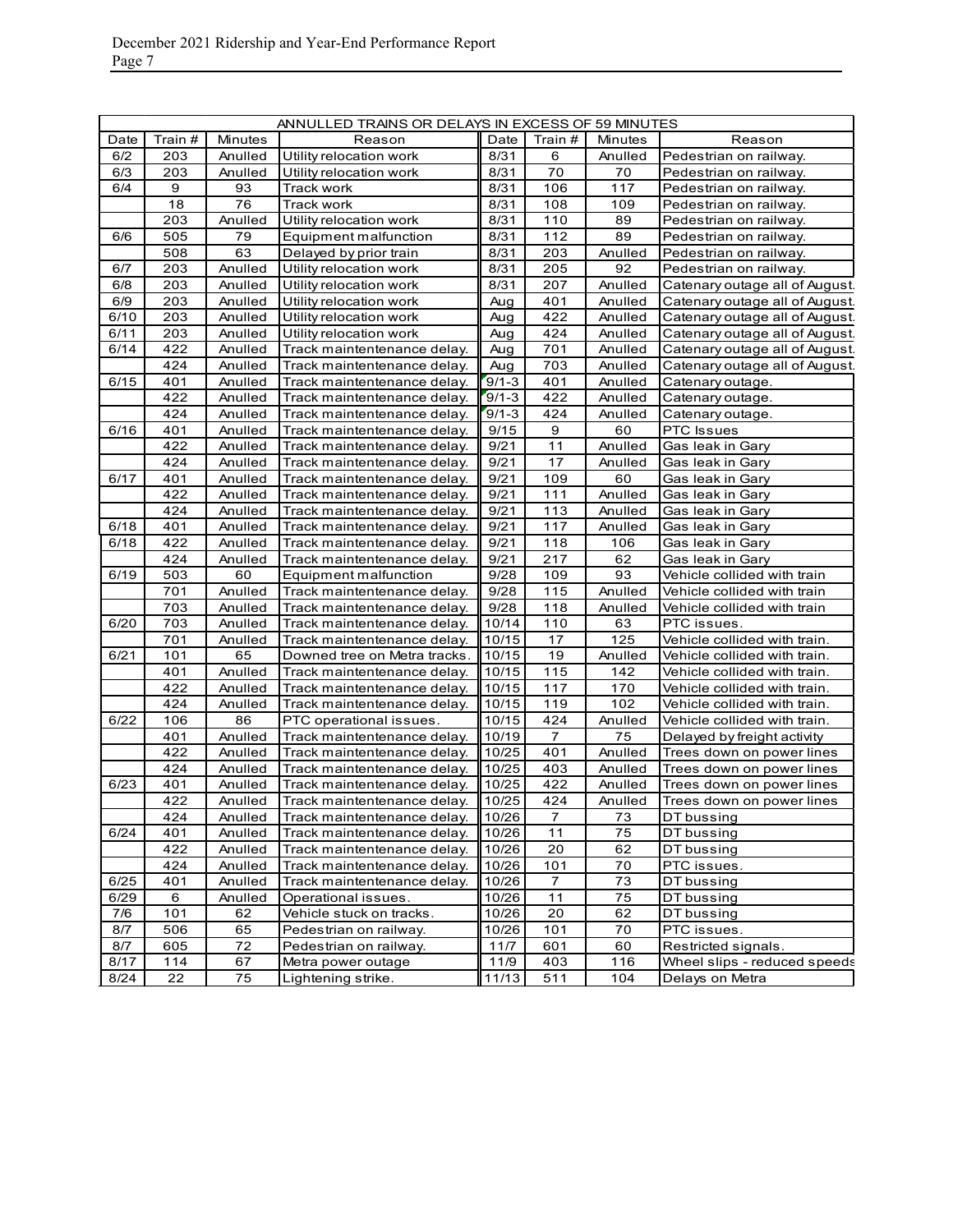|       | ANNULLED TRAINS OR DELAYS IN EXCESS OF 59 MINUTES |         |                                   |       |         |         |                               |  |  |
|-------|---------------------------------------------------|---------|-----------------------------------|-------|---------|---------|-------------------------------|--|--|
|       |                                                   |         |                                   |       |         |         |                               |  |  |
| Date  | Train #                                           | Minutes | Reason                            | Date  | Train # | Minutes | Reason                        |  |  |
| 12/5  | 509                                               | 80      | Car on tracks.                    | 12/22 | 207     | Anulled | Catenary system issues        |  |  |
|       | 510                                               | 79      | Delayed by train 509.             |       | 214     | Anulled | Catenary system issues        |  |  |
| 12/16 | 422                                               | Anulled | Wind damage - power outage. 12/25 |       | 507     | 121     | Car accident on tracks.       |  |  |
|       | 424                                               | Anulled | Wind damage - power outage.       |       | 509     | Anulled | Car accident on tracks.       |  |  |
| 12/18 | 701                                               | Anulled | Tree down on catenary wires.      |       | 608     | Anulled | Car accident on tracks.       |  |  |
|       | 703                                               | Anulled | Tree down on catenary wires.      |       | 610     | Anulled | Car accident on tracks.       |  |  |
| 12/22 | 106                                               | 122     | Equipment malfunction.            |       | 613     | Anulled | Car accident on tracks.       |  |  |
|       | 108                                               | 130     | Catenary system issues            | 12/27 | 112     | 113     | Bus accident on tracks.       |  |  |
|       | 110                                               | 159     | Catenary system issues            |       | 114     | 97      | Bus accident on tracks.       |  |  |
|       | 112                                               | 149     | Catenary system issues            | 12/30 | 222     | 60      | Signal issues on Metra track. |  |  |
|       | 114                                               | 150     | Catenary system issues            |       |         |         |                               |  |  |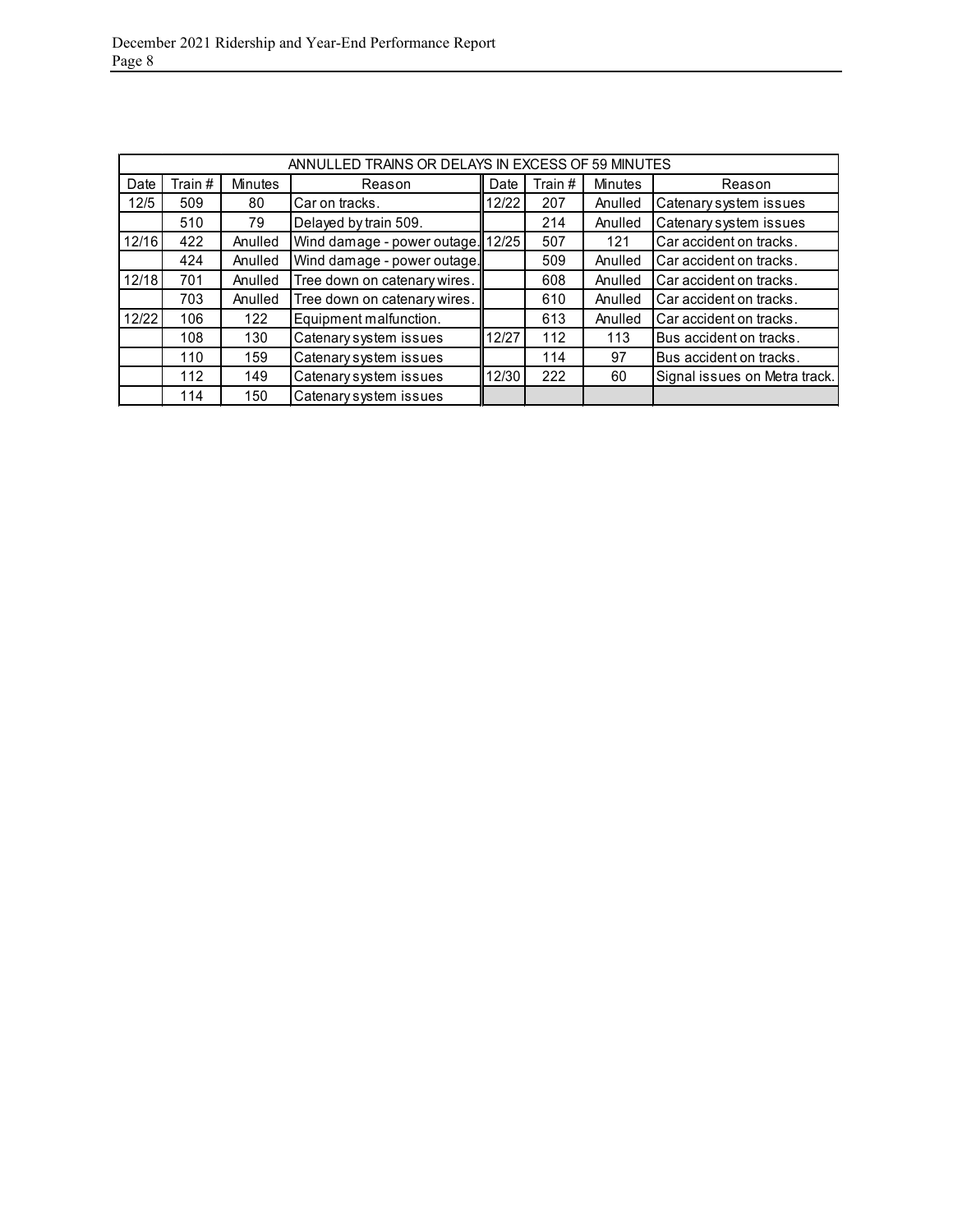|                                       | 2019              | <b>Work</b> | 2020              | <b>Work</b> | 2021              | <b>Work</b> | Change   |
|---------------------------------------|-------------------|-------------|-------------------|-------------|-------------------|-------------|----------|
|                                       | <b>Passengers</b> | <b>Days</b> | Passengers   Days |             | <b>Passengers</b> | <b>Days</b> | 20/21    |
| <b>Monthly Ridership</b>              |                   |             |                   |             |                   |             |          |
| January                               | 226,385           | 22          | 254,857           | 22          | 38,742            | 20          | $-84.8%$ |
| February                              | 222,250           | 20          | 246,095           | 20          | 39,497            | 20          | $-84.0%$ |
| March                                 | 272,150           | 21          | 130,362           | 22          | 57,547            | 23          | $-55.9%$ |
| April                                 | 277,549           | 22          | 15,714            | 22          | 63,138            | 22          | 301.8%   |
| May                                   | 282,752           | 22          | 19,614            | 20          | 68,810            | 20          | 250.8%   |
| June                                  | 293,325           | 20          | 32,249            | 20          | 86,875            | 22          | 169.4%   |
| <b>Cumulative Comparison</b>          |                   |             |                   |             |                   |             |          |
| January                               | 226,385           | 22          | 254,857           | 22          | 38,742            | 20          | $-84.8%$ |
| February                              | 448,635           | 42          | 500,952           | 42          | 78,239            | 40          | $-84.4%$ |
| March                                 | 720,785           | 63          | 631,314           | 64          | 135,786           | 63          | $-78.5%$ |
| April                                 | 998,334           | 85          | 647,028           | 86          | 198,924           | 85          | $-69.3%$ |
| May                                   | 1,281,086         | 107         | 666,642           | 106         | 267,734           | 105         | $-59.8%$ |
| June                                  | 1,574,411         | 127         | 698,891           | 126         | 354,609           | 127         | $-49.3%$ |
| Average Weekday Ridership             |                   |             |                   |             |                   |             |          |
| January                               | 9,086             |             | 10,336            |             | 1,589             |             | $-84.6%$ |
| February                              | 9,615             |             | 10,437            |             | 1,658             |             | $-84.1%$ |
| March                                 | 10,761            |             | 5,267             |             | 2,053             |             | $-61.0%$ |
| April                                 | 11,182            |             | 627               |             | 2,337             |             | 272.7%   |
| May                                   | 11,167            |             | 787               |             | 2,465             |             | 213.2%   |
| June                                  | 12,101            |             | 1,245             |             | 3,175             |             | 155.0%   |
| Average Weekday Peak Period Ridership |                   |             |                   |             |                   |             |          |
| January                               | 7,052             |             | 8,028             |             | 1,060             |             | $-86.8%$ |
| February                              | 7,441             |             | 8,057             |             | 1,088             |             | $-86.5%$ |
| March                                 | 8,116             |             | 4,051             |             | 1,270             |             | $-68.6%$ |
| April                                 | 8,344             |             | 375               |             | 1,336             |             | 256.3%   |
| May                                   | 8,285             |             | 468               |             | 1,475             |             | 215.2%   |
| June                                  | 8,627             |             | 745               |             | 1,826             |             | 145.1%   |
| Average Weekday Off-Peak Ridership    |                   |             |                   |             |                   |             |          |
| January                               | 2,034             |             | 2,309             |             | 529               |             | $-77.1%$ |
| February                              | 2,174             |             | 2,381             |             | 570               |             | $-76.1%$ |
| March                                 | 2,645             |             | 1,215             |             | 781               |             | $-35.7%$ |
| April                                 | 2,839             |             | 252               |             | 1,001             |             | 297.2%   |
| May                                   | 2,881             |             | 320               |             | 989               |             | 209.1%   |
| June                                  | 3,473             |             | 500               |             | 1,349             |             | 169.8%   |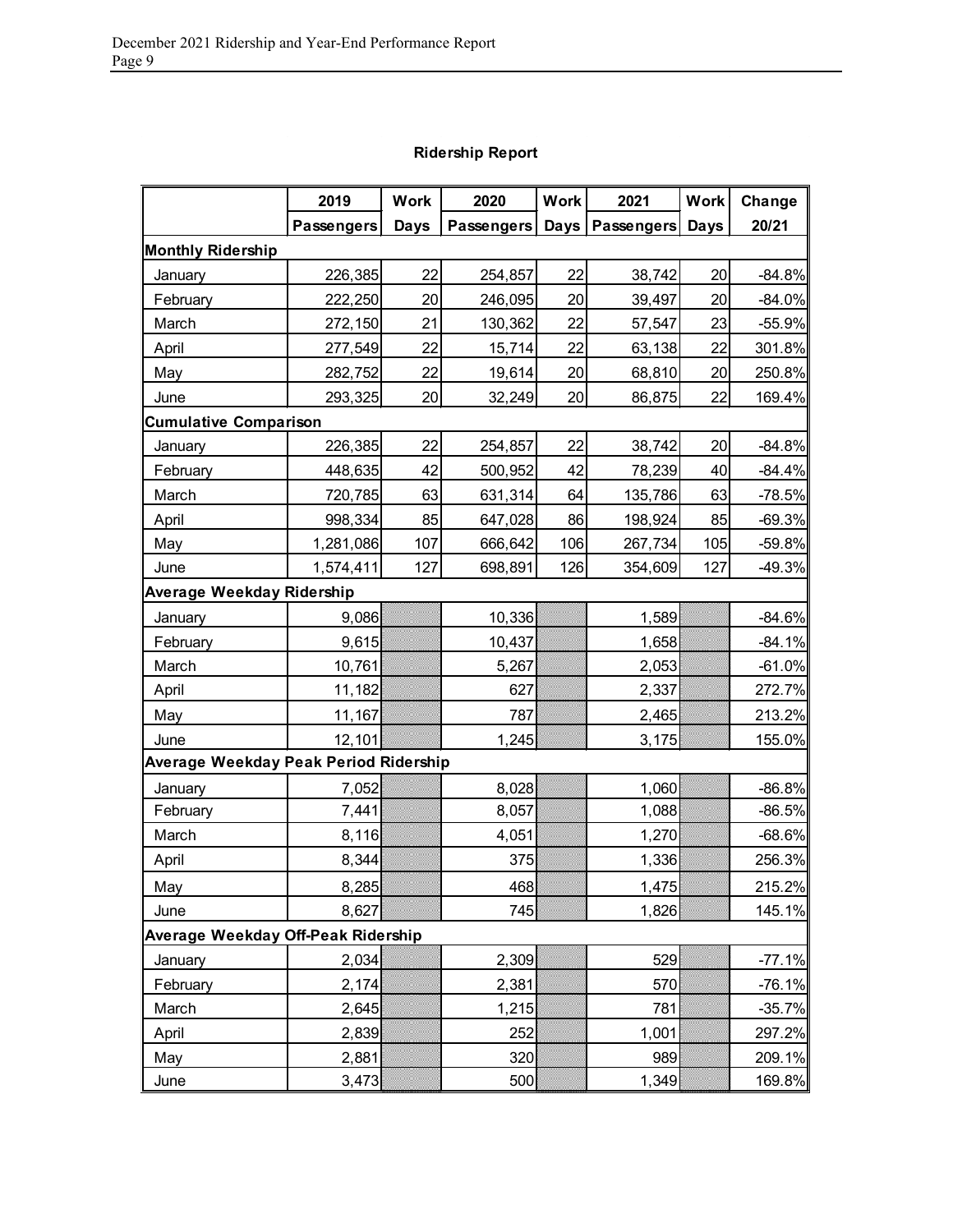|                                             | 2019       | <b>Work</b> | 2020              | <b>Work</b> | 2021       | <b>Work</b> | Change   |
|---------------------------------------------|------------|-------------|-------------------|-------------|------------|-------------|----------|
|                                             | Passengers | <b>Days</b> | <b>Passengers</b> | <b>Days</b> | Passengers | Days        | 20/21    |
| Average Weekend/Holiday Ridership (per day) |            |             |                   |             |            |             |          |
| January                                     | 2,943      |             | 3,051             |             | 633        |             | $-79.3%$ |
| February                                    | 3,744      |             | 4,150             |             | 792        |             | $-80.9%$ |
| March                                       | 4,617      |             | 1,611             |             | 1,296      |             | $-19.6%$ |
| April                                       | 3,943      |             | 239               |             | 1,465      |             | 513.0%   |
| May                                         | 4,121      |             | 352               |             | 1,774      |             | 404.0%   |
| June                                        | 5,132      |             | 997               |             | 2,128      |             | 113.4%   |
| Monthly South Bend Ridership                |            |             |                   |             |            |             |          |
| January                                     | 14,125     |             | 15,044            |             | 4,618      |             | $-69.3%$ |
| February                                    | 12,881     |             | 15,748            |             | 4,932      |             | $-68.7%$ |
| March                                       | 20,397     |             | 8,640             |             | 7,332      |             | $-15.1%$ |
| April                                       | 20,180     |             | 1,903             |             | 10,467     |             | 450.0%   |
| May                                         | 19,127     |             | 2,929             |             | 10,437     |             | 256.3%   |
| June                                        | 20,088     |             | 3,854             |             | 11,197     |             | 190.5%   |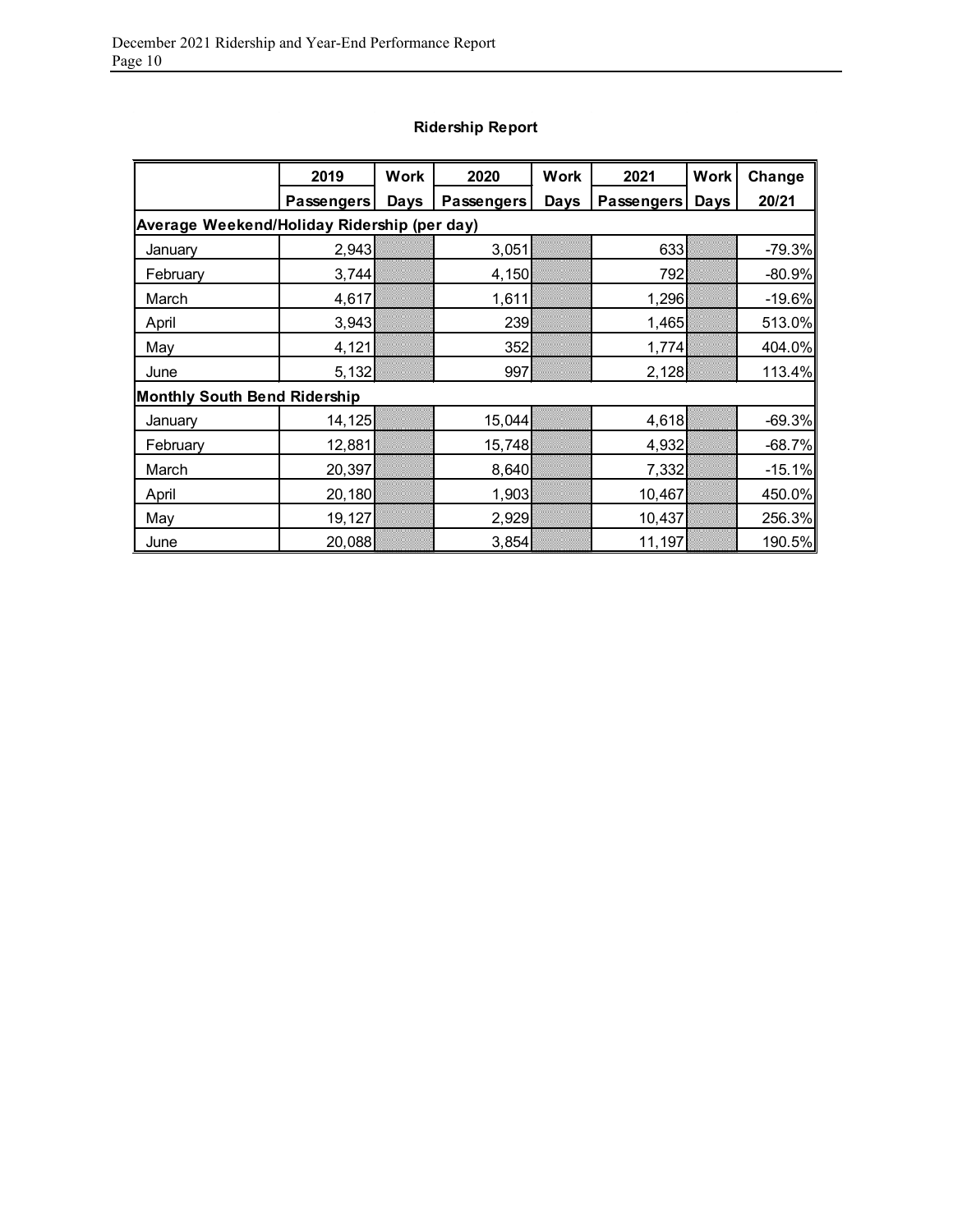|                                           | 2019              | <b>Work</b> | 2020       | <b>Work</b> | 2021              | <b>Work</b> | Change   |
|-------------------------------------------|-------------------|-------------|------------|-------------|-------------------|-------------|----------|
|                                           | <b>Passengers</b> | <b>Days</b> | Passengers | <b>Days</b> | <b>Passengers</b> | Days        | 21/20    |
| <b>MONTHLY RIDERSHIP</b>                  |                   |             |            |             |                   |             |          |
| July                                      | 311,676           | 22          | 51,689     | 23          | 121,647           | 21          | 135.3%   |
| August                                    | 309,343           | 22          | 52,105     | 21          | 107,925           | 22          | 107.1%   |
| September                                 | 263,338           | 20          | 55,018     | 21          | 105,655           | 21          | 92.0%    |
| October                                   | 288,904           | 23          | 56,316     | 22          | 114,147           | 21          | 102.7%   |
| November                                  | 262,528           | 20          | 40,494     | 20          | 109,403           | 21          | 170.2%   |
| December                                  | 273,403           | 21          | 40,536     | 22          | 111,359           | 23          | 174.7%   |
| <b>CUMULATIVE COMPARISON</b>              |                   |             |            |             |                   |             |          |
| July                                      | 1,886,087         | 149         | 750,580    | 149         | 476,256           | 148         | $-36.5%$ |
| August                                    | 2,195,430         | 171         | 802,685    | 170         | 584,181           | 170         | $-27.2%$ |
| September                                 | 2,458,768         | 191         | 857,703    | 191         | 689,836           | 191         | $-19.6%$ |
| October                                   | 2,747,672         | 214         | 914,019    | 213         | 803,983           | 212         | $-12.0%$ |
| November                                  | 3,010,200         | 234         | 954,513    | 233         | 913,386           | 233         | $-4.3%$  |
| December                                  | 3,283,603         | 255         | 995,049    | 255         | 1,024,745         | 256         | 3.0%     |
| <b>AVERAGE WEEKDAY RIDERSHIP</b>          |                   |             |            |             |                   |             |          |
| July                                      | 12,026            |             | 1,900      |             | 4,373             |             | 130.2%   |
| August                                    | 11,853            |             | 1,986      |             | 3,741             |             | 88.4%    |
| September                                 | 11,093            |             | 2,123      |             | 3,829             |             | 80.4%    |
| October                                   | 11,030            |             | 2,107      |             | 3,929             |             | 86.5%    |
| November                                  | 10,948            |             | 1,678      |             | 4,083             |             | 143.3%   |
| December                                  | 10,654            |             | 1,586      |             | 3,936             |             | 148.2%   |
| Thru December                             | 10,963            | 255         | 3,308      | 255         | 3,116             | 256         | $-5.8%$  |
| AVERAGE WEEKDAY PEAK PERIOD RIDERSHIP     |                   |             |            |             |                   |             |          |
| July                                      | 8,261             |             | 1,084      |             | 2,249             |             | 107.5%   |
| August                                    | 8,259             |             | 1,196      |             | 2,194             |             | 83.4%    |
| September                                 | 8,399             |             | 1,340      |             | 2,410             |             | 79.9%    |
| October                                   | 8,384             |             | 1,316      |             | 2,541             |             | 93.1%    |
| November                                  | 7,908             |             | 1,061      |             | 2,536             |             | 139.0%   |
| December                                  | 7,141             |             | 995        |             | 2,115             |             | 112.6%   |
| Thru December                             | 8,020             | 255         | 2,384      | 255         | 1,846             | 256         | $-22.6%$ |
| <b>AVERAGE WEEKDAY OFF-PEAK RIDERSHIP</b> |                   |             |            |             |                   |             |          |
| July                                      | 3,765             |             | 816        |             | 2,124             |             | 160.3%   |
| August                                    | 3,595             |             | 790        |             | 1,547             |             | 95.8%    |
| September                                 | 2,694             |             | 782        |             | 1,419             |             | 81.5%    |
| October                                   | 2,647             |             | 791        |             | 1,474             |             | 86.3%    |
| November                                  | 3,041             |             | 617        |             | 1,547             |             | 150.7%   |
| December                                  | 3,513             |             | 591        |             | 1,821             |             | 208.1%   |
| Thru December                             | 2,942             | 255         | 925        | 255         | 1,270             | 256         | 37.3%    |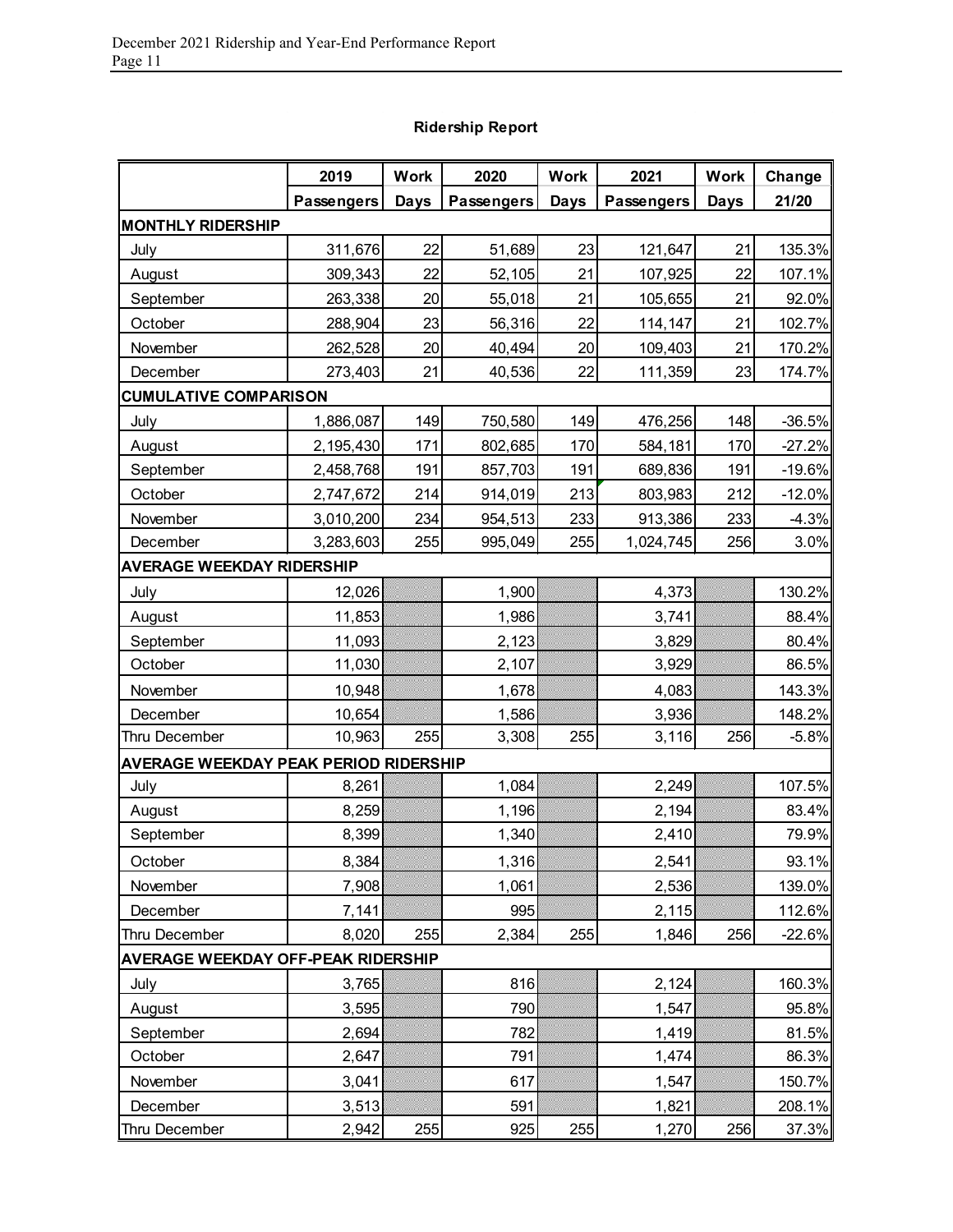|                                     | 2019                                               | Wkend | 2020       | Wkend       | 2021       | Wkend | Change |  |  |  |
|-------------------------------------|----------------------------------------------------|-------|------------|-------------|------------|-------|--------|--|--|--|
|                                     | <b>Passengers</b>                                  | Days  | Passengers | <b>Days</b> | Passengers | Days  | 21/20  |  |  |  |
|                                     | <b>AVERAGE WEEKEND/HOLIDAY RIDERSHIP (per day)</b> |       |            |             |            |       |        |  |  |  |
| July                                | 5,233                                              |       | 997        |             | 2,981      |       | 199.0% |  |  |  |
| August                              | 5,397                                              |       | 1,040      |             | 2,847      |       | 173.8% |  |  |  |
| September                           | 4,147                                              |       | 1,160      |             | 2,805      |       | 141.8% |  |  |  |
| October                             | 4,401                                              |       | 1,108      |             | 2,983      |       | 169.2% |  |  |  |
| November                            | 4,357                                              |       | 694        |             | 2,629      |       | 278.8% |  |  |  |
| December                            | 4,968                                              |       | 628        |             | 2,604      |       | 314.6% |  |  |  |
| Thru December                       | 4,438                                              | 111   | 1,632      | 110         | 2,082      | 109   | 27.6%  |  |  |  |
| <b>MONTHLY SOUTH BEND RIDERSHIP</b> |                                                    |       |            |             |            |       |        |  |  |  |
| July                                | 23,571                                             |       | 5,847      |             | 15,889     |       | 171.7% |  |  |  |
| August                              | 20,433                                             |       | 6,293      |             | 11,650     |       | 85.1%  |  |  |  |
| September                           | 19,530                                             |       | 6, 151     |             | 14,806     |       | 140.7% |  |  |  |
| October                             | 20,997                                             |       | 6,760      |             | 20,259     |       | 199.7% |  |  |  |
| November                            | 22,150                                             |       | 4,924      |             | 15,419     |       | 213.1% |  |  |  |
| December                            | 22,575                                             |       | 4,523      |             | 14,889     |       | 229.2% |  |  |  |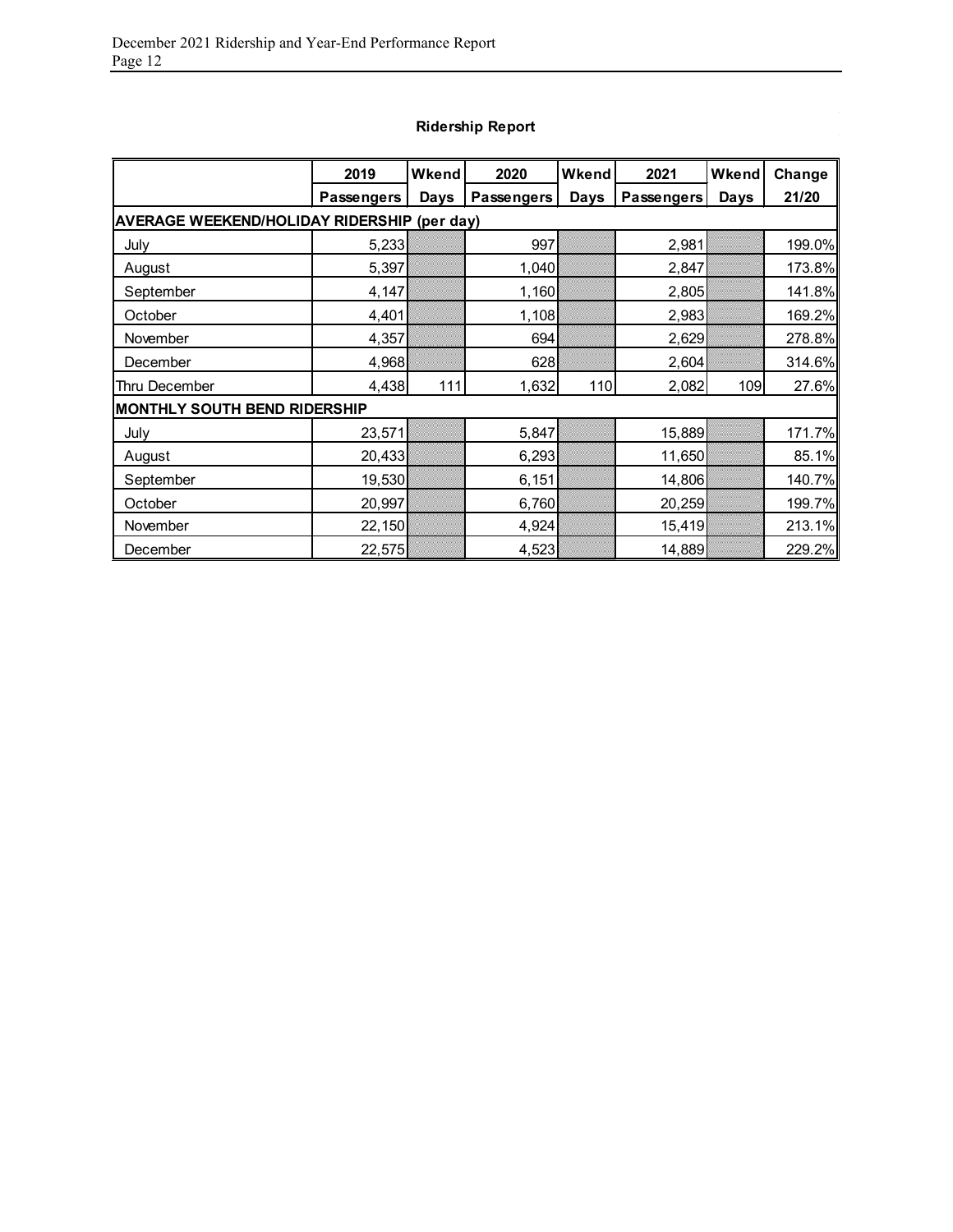

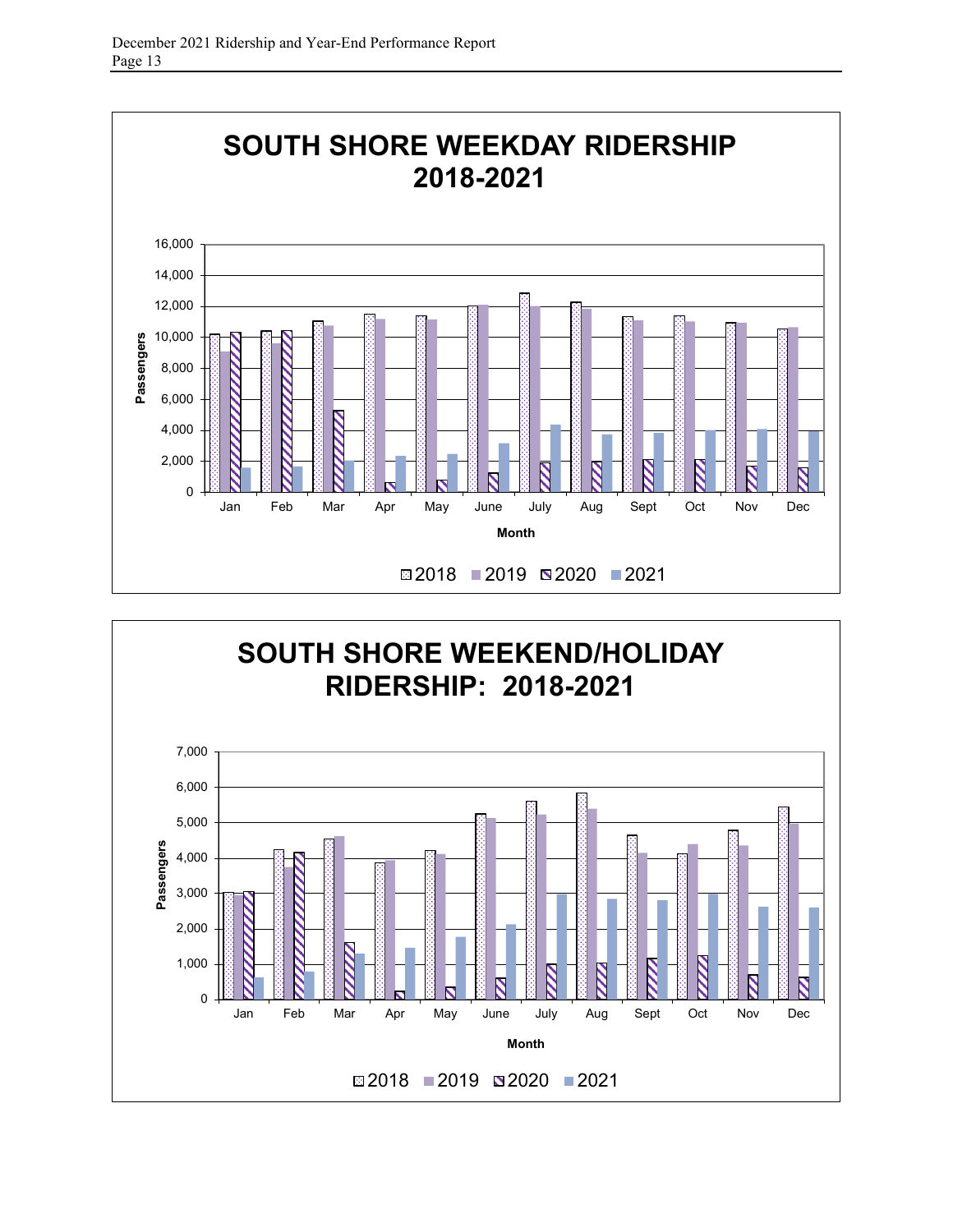

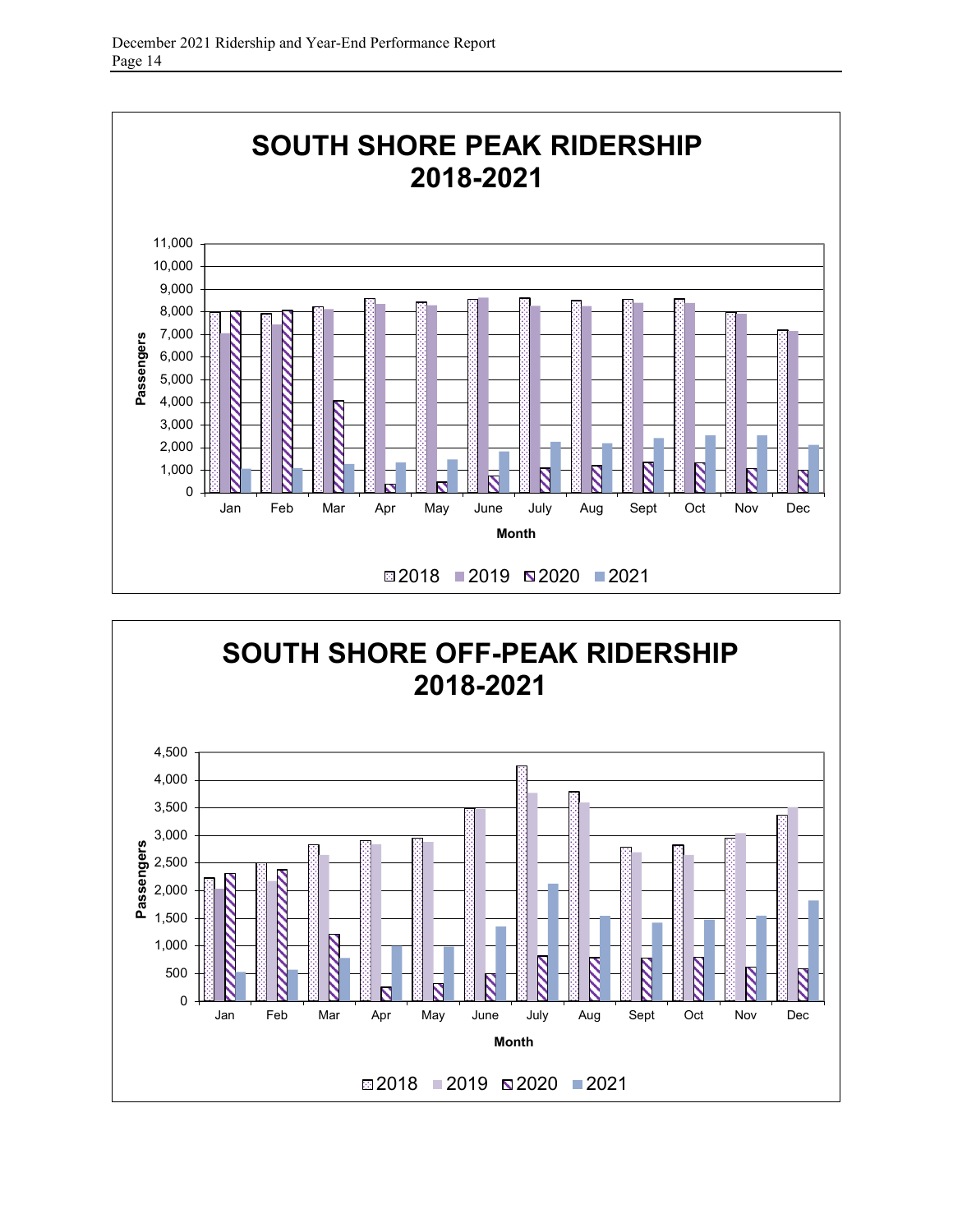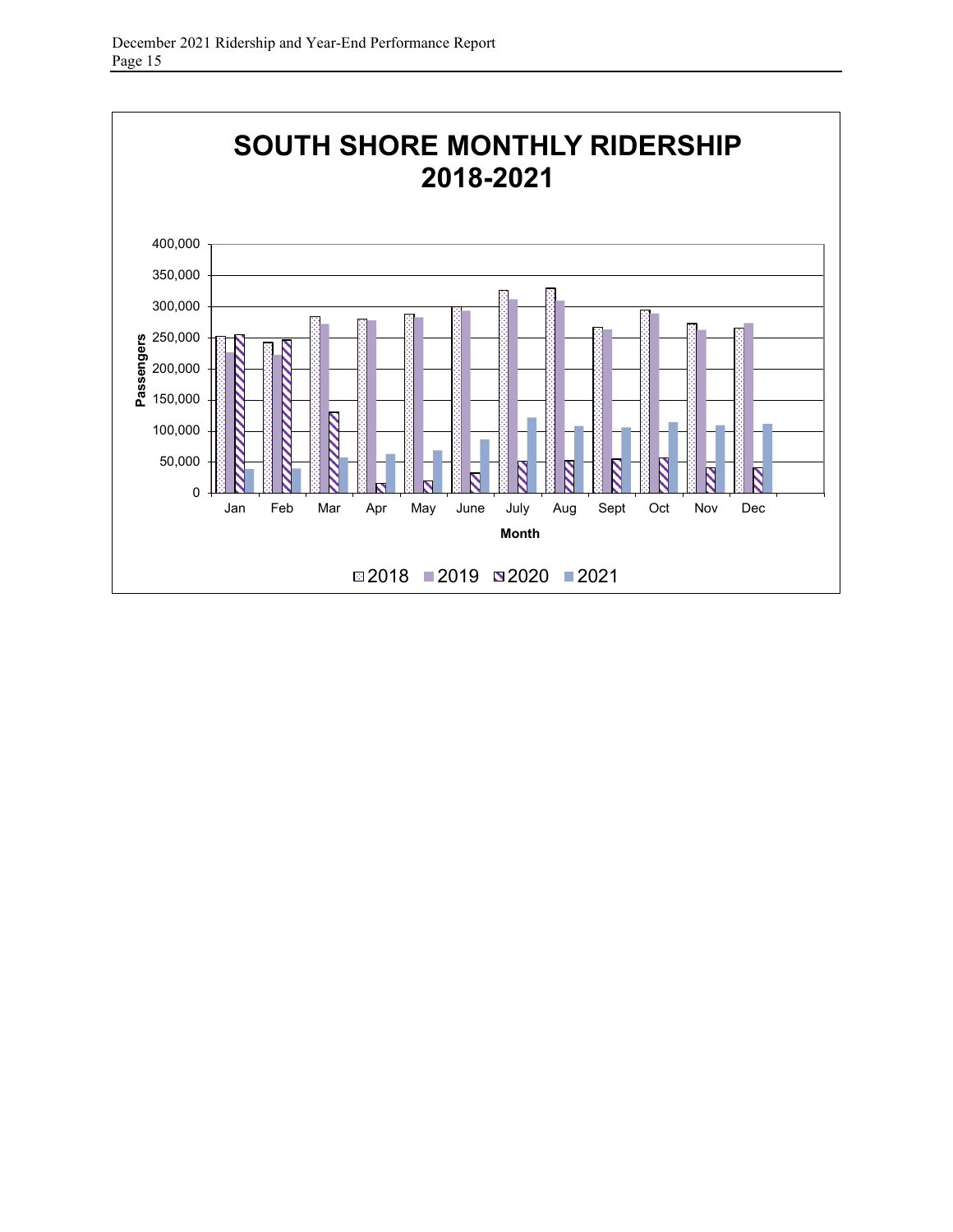| <b>Percent on Time: December, 2021</b> |  |  |  |
|----------------------------------------|--|--|--|
|----------------------------------------|--|--|--|

**Off-Peak** 

| Peak      |                |        |  |  |  |  |  |
|-----------|----------------|--------|--|--|--|--|--|
| Train     | Days           | % on   |  |  |  |  |  |
|           | Late           | Time   |  |  |  |  |  |
| 102       | 0              | 100.0% |  |  |  |  |  |
| 104       | 0              | 100.0% |  |  |  |  |  |
| 6         | 8              | 65.2%  |  |  |  |  |  |
| 106       | 4              | 82.6%  |  |  |  |  |  |
| 108       | 4              | 82.6%  |  |  |  |  |  |
| 110       | $\overline{2}$ | 91.3%  |  |  |  |  |  |
| 112       | 3              | 87.0%  |  |  |  |  |  |
| 114       | 3              | 87.0%  |  |  |  |  |  |
| 214       | 0              | 100.0% |  |  |  |  |  |
| 11        | 3              | 87.0%  |  |  |  |  |  |
| 111       | 0              | 100.0% |  |  |  |  |  |
| 113       | 1              | 95.7%  |  |  |  |  |  |
| 115       | 1              | 95.7%  |  |  |  |  |  |
| 17        | 2              | 91.3%  |  |  |  |  |  |
| 117       | $\overline{2}$ | 91.3%  |  |  |  |  |  |
| 217       | O              | 100.0% |  |  |  |  |  |
| 119       | 0              | 100.0% |  |  |  |  |  |
| Total     | 33             | 91.5%  |  |  |  |  |  |
| Westbound | 24             | 88.3%  |  |  |  |  |  |
| Eastbound | 9              | 95.1%  |  |  |  |  |  |

| Train                      | Days             | $%$ on      | <b>Train</b>   | Days                    | $%$ on      | <b>Train</b> | Days                                                                                                                                                                                                                                                                                                            | $%$ on      |
|----------------------------|------------------|-------------|----------------|-------------------------|-------------|--------------|-----------------------------------------------------------------------------------------------------------------------------------------------------------------------------------------------------------------------------------------------------------------------------------------------------------------|-------------|
|                            | Late             | <b>Time</b> |                | Late                    | <b>Time</b> |              | Late<br>3I<br>$\overline{2}$<br>5 <sub>l</sub><br>11<br>2 <sub>l</sub><br>$\overline{2}$<br>1 <sup>1</sup><br>$\overline{3}$<br>Deadhead move<br>$\overline{2}$<br>11<br>1 <sup>1</sup><br>4 <sup>1</sup><br>3 <sup>l</sup><br>3 <sup>1</sup><br>$\mathbf{1}$<br>3I<br>37<br>19 <sup>l</sup><br>18 <sup>1</sup> | <b>Time</b> |
| 102                        | $\Omega$         | 100.0%      | 14             | $\overline{2}$          | 91.3%       | 600          |                                                                                                                                                                                                                                                                                                                 | 0 100.0%    |
| 104                        | 0                | 100.0%      | 216            | 0                       | 100.0%      | 502          |                                                                                                                                                                                                                                                                                                                 | 62.5%       |
| 6                          | 8                | 65.2%       | 116            | $\overline{c}$          | 91.3%       | 504          |                                                                                                                                                                                                                                                                                                                 | 75.0%       |
| 106                        | 4                | 82.6%       | 218            | $\overline{3}$          | 87.0%       | 606          |                                                                                                                                                                                                                                                                                                                 | 37.5%       |
| 108                        | 4                | 82.6%       | 18             | 5                       | 78.3%       | 506          |                                                                                                                                                                                                                                                                                                                 | 87.5%       |
| 110                        | 2                | 91.3%       | 118            | 1                       | 95.7%       | 608          |                                                                                                                                                                                                                                                                                                                 | 71.4%       |
| 112                        | 3                | 87.0%       | 220            | $\mathbf{1}$            | 95.7%       | 508          |                                                                                                                                                                                                                                                                                                                 | 75.0%       |
| 114                        | 3                | 87.0%       | 20             | $\mathbf{1}$            | 95.7%       | 610          |                                                                                                                                                                                                                                                                                                                 | 85.7%       |
| 214                        | 0                | 100.0%      | 222            | $\overline{c}$          | 91.3%       | 510          |                                                                                                                                                                                                                                                                                                                 | 62.5%       |
| 11                         | 3                | 87.0%       | 420            | 0                       | 100.0%      | 710          |                                                                                                                                                                                                                                                                                                                 |             |
| 111                        | 0                | 100.0%      | 22             | $\overline{3}$          | 87.0%       | 503          |                                                                                                                                                                                                                                                                                                                 | 75.0%       |
| 113                        | 1                | 95.7%       | 424            | $\mathbf{1}$            | 95.5%       | 603          |                                                                                                                                                                                                                                                                                                                 | 87.5%       |
| <u>115</u>                 | 1                | 95.7%       | 401            | $\mathbf{1}$            | 95.7%       | 605          |                                                                                                                                                                                                                                                                                                                 | 87.5%       |
| 17 <sub>2</sub>            | $\mathbf{2}$     | 91.3%       | 203            | $\mathbf{1}$            | 95.7%       | 505          |                                                                                                                                                                                                                                                                                                                 | 0 100.0%    |
| 117                        | $\mathbf{2}$     | 91.3%       | 403            | 1                       | 95.7%       | 507          |                                                                                                                                                                                                                                                                                                                 | 50.0%       |
| 217                        | $\mathbf 0$      | 100.0%      | 205            | 0                       | 100.0%      | 509          |                                                                                                                                                                                                                                                                                                                 | 57.1%       |
| 119                        | $\mathbf 0$      | 100.0%      | 207            | $\sqrt{5}$              | 77.3%       | 511          |                                                                                                                                                                                                                                                                                                                 | 62.5%       |
| Total                      | 33               | 91.5%       | $\overline{7}$ | 5                       | 78.3%       | 613          |                                                                                                                                                                                                                                                                                                                 | 85.7%       |
| Westbound                  | 24               | 88.3%       | 107            | $\overline{c}$          | 91.3%       | 601          |                                                                                                                                                                                                                                                                                                                 | 62.5%       |
| Eastbound                  | $\boldsymbol{9}$ | 95.1%       | 9              | $\overline{\mathbf{c}}$ | 91.3%       | 701          |                                                                                                                                                                                                                                                                                                                 | 0 100.0%    |
|                            |                  |             | 109            | $\mathbf{1}$            | 95.7%       | 703          |                                                                                                                                                                                                                                                                                                                 | 0 100.0%    |
|                            |                  |             | 209            | $\mathbf{1}$            | 95.7%       | Total        |                                                                                                                                                                                                                                                                                                                 | 76.0%       |
|                            |                  |             | 19             | 4                       | 82.6%       | Westbound    |                                                                                                                                                                                                                                                                                                                 | 72.9%       |
|                            |                  |             | 121            | $\mathbf{1}$            | 95.7%       | Eastbound    |                                                                                                                                                                                                                                                                                                                 | 78.6%       |
| Trains on time less than   |                  |             | 123            | 4                       | 82.6%       |              |                                                                                                                                                                                                                                                                                                                 |             |
| 95% peak and 85% off peak. |                  |             | 101            | $\overline{2}$          | 91.3%       |              |                                                                                                                                                                                                                                                                                                                 |             |
|                            |                  |             | Total          | 51                      | 91.4%       |              |                                                                                                                                                                                                                                                                                                                 |             |
|                            |                  |             | Westbound      | 21                      | 92.3%       |              |                                                                                                                                                                                                                                                                                                                 |             |
|                            |                  |             | Eastbound      | 30 <sup>1</sup>         | 90.7%       |              |                                                                                                                                                                                                                                                                                                                 |             |

|              | Weekend/Holiday |             |  |  |  |  |
|--------------|-----------------|-------------|--|--|--|--|
| <b>Train</b> | Days            | % on        |  |  |  |  |
|              | Late            | <b>Time</b> |  |  |  |  |
| 600          | 0               | 100.0%      |  |  |  |  |
| 502          | 3               | 62.5%       |  |  |  |  |
| 504          | $\overline{c}$  | 75.0%       |  |  |  |  |
| 606          | 5               | 37.5%       |  |  |  |  |
| 506          | 1               | 87.5%       |  |  |  |  |
| 608          | $\overline{c}$  | 71.4%       |  |  |  |  |
| 508          | $\overline{c}$  | 75.0%       |  |  |  |  |
| 610          | 1               | 85.7%       |  |  |  |  |
| 510          | 3               | 62.5%       |  |  |  |  |
| 710          | Deadhead move   |             |  |  |  |  |
| 503          | 2               | 75.0%       |  |  |  |  |
| 603          | 1               | 87.5%       |  |  |  |  |
| 605          | 1               | 87.5%       |  |  |  |  |
| 505          | 0               | 100.0%      |  |  |  |  |
| 507          | 4               | 50.0%       |  |  |  |  |
| 509          | 3               | 57.1%       |  |  |  |  |
| 511          | 3               | 62.5%       |  |  |  |  |
| 613          | 1               | 85.7%       |  |  |  |  |
| 601          | 3               | 62.5%       |  |  |  |  |
| 701          | 0               | 100.0%      |  |  |  |  |
| 703          | 0               | 100.0%      |  |  |  |  |
| Total        | 37              | 76.0%       |  |  |  |  |
| Westbound    | 19              | 72.9%       |  |  |  |  |
| Eastbound    | 18              | 78.6%       |  |  |  |  |

 $\bar{\omega}$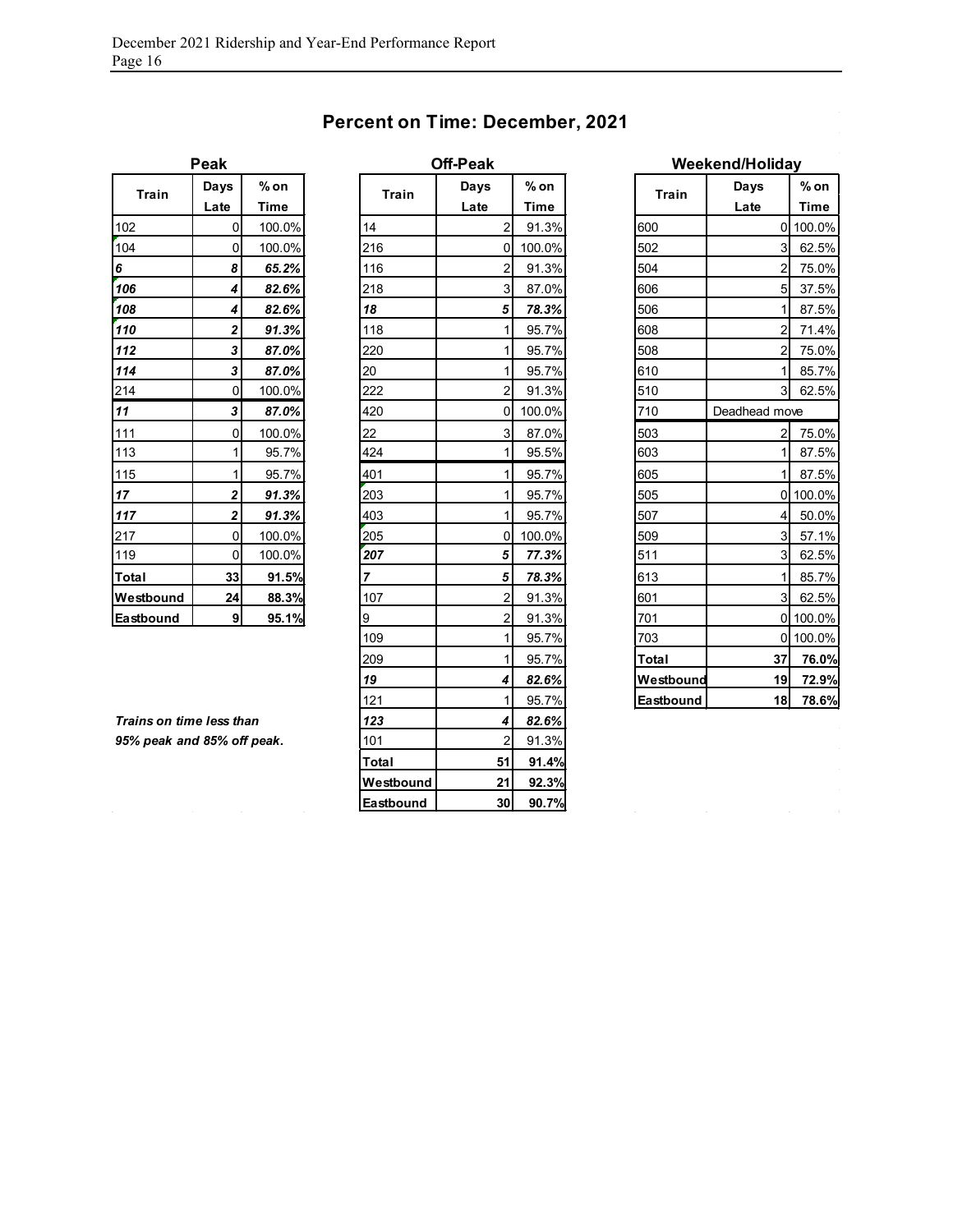#### **Reasons for Delay: December**

| <b>REASONS (weekday)</b> |                |        |  |  |  |  |  |
|--------------------------|----------------|--------|--|--|--|--|--|
| AMT                      | 0              | 0.0%   |  |  |  |  |  |
| CAR                      | 1              | 1.2%   |  |  |  |  |  |
| CAT                      | 5              | 6.0%   |  |  |  |  |  |
| DBS                      | 0              | 0.0%   |  |  |  |  |  |
| <b>DMW</b>               | $\overline{c}$ | 2.4%   |  |  |  |  |  |
| <b>DSR</b>               | 0              | 0.0%   |  |  |  |  |  |
| DSS                      | $\overline{2}$ | 2.4%   |  |  |  |  |  |
| <b>FRR</b>               | 1              | 1.2%   |  |  |  |  |  |
| <b>FTI</b>               | 4              | 4.8%   |  |  |  |  |  |
| <b>HLD</b>               | 1              | 1.2%   |  |  |  |  |  |
| LMU                      | 3              | 3.6%   |  |  |  |  |  |
| <b>MET</b>               | 26             | 31.0%  |  |  |  |  |  |
| <b>OET</b>               | $\overline{c}$ | 2.4%   |  |  |  |  |  |
| OPR                      | 6              | 7.1%   |  |  |  |  |  |
| OTH                      | 5              | 6.0%   |  |  |  |  |  |
| PAS                      | $\overline{c}$ | 2.4%   |  |  |  |  |  |
| POL                      | 4              | 4.8%   |  |  |  |  |  |
| <b>PTC</b>               | 0              | 0.0%   |  |  |  |  |  |
| PTI                      | 5              | 6.0%   |  |  |  |  |  |
| <b>SUB</b>               | 0              | 0.0%   |  |  |  |  |  |
| SV <sub>S</sub>          | 1              | 1.2%   |  |  |  |  |  |
| TOD                      | 0              | 0.0%   |  |  |  |  |  |
| <b>TRK</b>               | 5              | 6.0%   |  |  |  |  |  |
| TRS                      | 6              | 7.1%   |  |  |  |  |  |
| UTL                      | 0              | 0.0%   |  |  |  |  |  |
| VAN                      | 0              | 0.0%   |  |  |  |  |  |
| WTR                      | 3              | 3.6%   |  |  |  |  |  |
| TOTAL                    | 84             | 100.0% |  |  |  |  |  |

AMT-Amtrak delay

CAR-Car or equipment failure

DBS-Delays due to busing

DDS-Debris strike

DMW-Maintenance of Way work

DSR-Speed Restriction

DSS-Reduced speed due to restrictive signal FRR-Freight train interference from crossing

FTI-Freight train interference on NICTD track

HLD-Station delay related to passenger boarding

LMU-Late make up(includes turn of equipment) MET-Metra delays

|              | <b>REASONS (weekday)</b> |        |              | <b>REASONS (weekend)</b> |       |
|--------------|--------------------------|--------|--------------|--------------------------|-------|
| AMT          | 0                        | 0.0%   | <b>AMT</b>   | 4                        | 10.8% |
| CAR          | $\mathbf{1}$             | 1.2%   | CAR          | 3                        | 8.1%  |
| CAT          | 5                        | 6.0%   | CAT          | 0                        | 0.0%  |
| DBS          | $\pmb{0}$                | 0.0%   | <b>DBS</b>   | 0                        | 0.0%  |
| <b>DMW</b>   | $\overline{2}$           | 2.4%   | <b>DMW</b>   | 0                        | 0.0%  |
| DSR          | $\mathbf 0$              | 0.0%   | <b>DSR</b>   | 0                        | 0.0%  |
| DSS          | $\overline{2}$           | 2.4%   | <b>DSS</b>   | 1                        | 2.7%  |
| FRR          | 1                        | 1.2%   | <b>FRR</b>   | $\pmb{0}$                | 0.0%  |
| FTI          | 4                        | 4.8%   | <b>FTI</b>   | 0                        | 0.0%  |
| <b>HLD</b>   | 1                        | 1.2%   | <b>HLD</b>   | 0                        | 0.0%  |
| LMU          | 3                        | 3.6%   | LMU          | 1                        | 2.7%  |
| MET          | 26                       | 31.0%  | <b>MET</b>   | 8                        | 21.6% |
| OET          | $\overline{2}$           | 2.4%   | <b>OET</b>   | 0                        | 0.0%  |
| OPR          | 6                        | 7.1%   | <b>OPR</b>   | 3                        | 8.1%  |
| OTH          | 5                        | 6.0%   | OTH          | $\mathbf 0$              | 0.0%  |
| PAS          | $\overline{2}$           | 2.4%   | <b>PAS</b>   | 4                        | 10.8% |
| POL          | 4                        | 4.8%   | POL          | 0                        | 0.0%  |
| PTC          | 0                        | 0.0%   | <b>PTC</b>   | 0                        | 0.0%  |
| PTI          | 5                        | 6.0%   | PTI          | 4                        | 10.8% |
| SUB          | $\mathbf 0$              | 0.0%   | <b>SUB</b>   | 0                        | 0.0%  |
| SVS          | 1                        | 1.2%   | SVS          | $\overline{c}$           | 5.4%  |
| TOD          | $\mathbf 0$              | 0.0%   | <b>TOD</b>   | $\mathbf 0$              | 0.0%  |
| TRK          | 5                        | 6.0%   | <b>TRK</b>   | 0                        | 0.0%  |
| TRS          | 6                        | 7.1%   | <b>TRS</b>   | $\overline{2}$           | 5.4%  |
| UTL          | $\mathbf 0$              | 0.0%   | UTL.         | $\mathbf 0$              | 0.0%  |
| VAN          | $\mathbf 0$              | 0.0%   | VAN          | $\mathbf 0$              | 0.0%  |
| WTR          | 3                        | 3.6%   | <b>WTR</b>   | 5                        | 13.5% |
| <b>TOTAL</b> | 84                       | 100.0% | <b>TOTAL</b> | 37<br>$\sim$             | 100%  |

OET-Operational efficiency testing OPR-Operational delay OTH-Other delays PAS-Passenger boarding PTC-Positive train control delays PTI-Passenger train interference SUB-Substation SVS-Servicing (adding/removing equipment) TOD-Train order delay TRK-Track/wayside malfunction UTL-Utility power outage WTR-Weather

NICTD follows the industry standard in defining a train as on time if it arrives at its terminal within 5 minutes and 59 seconds.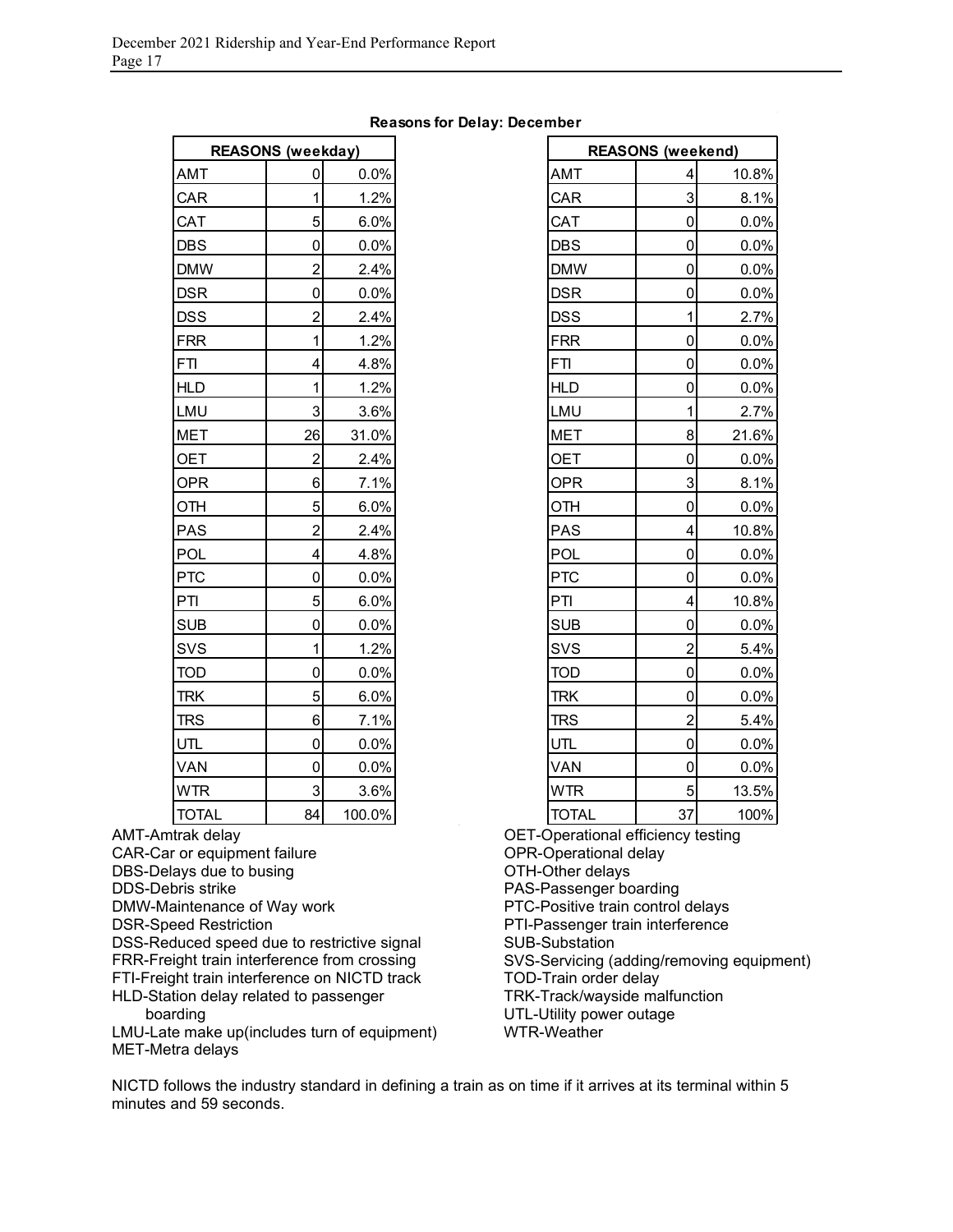|           | can          |              |
|-----------|--------------|--------------|
| Train     | Days<br>Late | % on<br>Time |
| 102       | 18           | 92.9%        |
| 104       | 9            | 96.5%        |
| 6         | 121          | 52.2%        |
| 106       | 43           | 83.1%        |
| 108       | 32           | 87.5%        |
| 110       | 25           | 90.2%        |
| 112       | 19           | 92.6%        |
| 114       | 28           | 89.0%        |
| 214       | 24           | 90.6%        |
| 11        | 102          | 60.0%        |
| 111       | 11           | 95.7%        |
| 113       | 37           | 85.5%        |
| 115       | 26           | 89.8%        |
| 17        | 38           | 85.1%        |
| 117       | 58           | 77.3%        |
| 217       | 18           | 93.0%        |
| 119       | 14           | 94.5%        |
| Total     | 623          | 85.6%        |
| Westbound | 319          | 86.1%        |
| Eastbound | 304          | 85.1%        |

## **Cumulative Percent on Time Thru December, 2021**

| <b>Train</b>                      | Days<br>Late | $%$ on<br><b>Time</b> |       | <b>Train</b> | Days<br>Late            | $%$ on<br><b>Time</b> | <b>Train</b> | Days<br>Late   | $%$ on<br><b>Time</b> |
|-----------------------------------|--------------|-----------------------|-------|--------------|-------------------------|-----------------------|--------------|----------------|-----------------------|
| 102                               | 18           | 92.9%                 | 14    |              | 35                      | 86.3%                 | 600          | 21             | 82.2%                 |
| 104                               | 9            | 96.5%                 | 216   |              | 26                      | 89.8%                 | 502          | 21             | 82.2%                 |
| 6                                 | 121          | 52.2%                 | 116   |              | 90                      | 64.7%                 | 504          | 32             | 72.9%                 |
| 106                               | 43           | 83.1%                 | 216   |              | 51                      | 80.1%                 | 606          | 39             | 66.9%                 |
| 108                               | 32           | 87.5%                 | 18    |              | 129                     | 49.6%                 | 506          | 44             | 62.7%                 |
| 110                               | 25           | 90.2%                 | 118   |              | 97                      | 62.0%                 | 608          | 22             | 81.2%                 |
| 112                               | 19           | 92.6%                 | 218   |              | 40                      | 84.4%                 | 508          | 42             | 64.4%                 |
| 114                               | 28           | 89.0%                 | 20    |              | 92                      | 64.1%                 | 610          | 14             | 88.0%                 |
| 214                               | 24           | 90.6%                 | 220   |              | 21                      | 91.8%                 | 510          | 31             | 73.7%                 |
| 11                                | 102          | 60.0%                 | 420   |              | $\mathbf{1}$            | 99.5%                 | 710          | Deadhead move  |                       |
| 111                               | 11           | 95.7%                 | 22    |              | 53                      | 79.3%                 | 503          | 43             | 63.6%                 |
| 113                               | 37           | 85.5%                 | 422   |              | 12                      | 94.2%                 | 603          | 11             | 90.7%                 |
| <u> 115</u>                       | 26           | 89.8%                 | 401   |              | 13                      | 93.8%                 | 605          | 22             | 81.4%                 |
| 17 <sub>2</sub>                   | 38           | 85.1%                 | 203   |              | 28                      | 87.8%                 | 505          | 22             | 81.4%                 |
| 117                               | 58           | 77.3%                 | 403   |              | 8 <sup>1</sup>          | 96.9%                 | 507          | 44             | 62.7%                 |
| 217                               | 18           | 93.0%                 | 205   |              | $\overline{\mathbf{c}}$ | 99.2%                 | 509          | 41             | 65.0%                 |
| 119                               | 14           | 94.5%                 | 207   |              | 79                      | 68.8%                 | 511          | 20             | 83.1%                 |
| Total                             | 623          | 85.6%                 | 7     |              | 125                     | 51.2%                 | 613          | 6 <sup>1</sup> | 94.9%                 |
| Westbound                         | 319          | 86.1%                 | 107   |              | 72                      | 71.9%                 | 601          | 19             | 83.9%                 |
| Eastbound                         | 304          | 85.1%                 | 9     |              | 85                      | 66.8%                 | 701          | $\overline{4}$ | 96.1%                 |
|                                   |              |                       | 109   |              | 68                      | 73.4%                 | 703          | $6 \mid$       | 94.2%                 |
|                                   |              |                       | 209   |              | 32                      | 87.5%                 | Total        | 504            | 78.3%                 |
|                                   |              |                       | 19    |              | 49                      | 80.8%                 | Westbound    | 266            | 74.9%                 |
|                                   |              |                       | 121   |              | 17                      | 93.4%                 | Eastbound    | 238            | 81.2%                 |
| Trains on time less than 95% peak |              |                       | 123   |              | 43                      | 83.2%                 |              |                |                       |
| and 85% off peak.                 |              |                       | 101   |              | 34                      | 86.7%                 |              |                |                       |
|                                   |              |                       | Total |              | 1,302                   | 79.9%                 |              |                |                       |
|                                   |              |                       |       | Westbound    | 647                     | 78.2%                 |              |                |                       |
|                                   |              |                       |       | Eastbound    | 655                     | 81.3%                 |              |                |                       |

| Peak |        |                | <b>Off-Peak</b> |             |              | <b>Weekend/Holiday</b> |        |
|------|--------|----------------|-----------------|-------------|--------------|------------------------|--------|
| Days | $%$ on | <b>Train</b>   | Days            | $%$ on      | <b>Train</b> | Days                   | $%$ on |
| Late | Time   |                | Late            | <b>Time</b> |              | Late                   | Time   |
| 18   | 92.9%  | 14             | 35              | 86.3%       | 600          | 21                     | 82.2%  |
| 9    | 96.5%  | 216            | 26              | 89.8%       | 502          | 21                     | 82.2%  |
| 121  | 52.2%  | 116            | 90              | 64.7%       | 504          | 32                     | 72.9%  |
| 43   | 83.1%  | 216            | 51              | 80.1%       | 606          | 39                     | 66.9%  |
| 32   | 87.5%  | 18             | 129             | 49.6%       | 506          | 44                     | 62.7%  |
| 25   | 90.2%  | 118            | 97              | 62.0%       | 608          | 22                     | 81.2%  |
| 19   | 92.6%  | 218            | 40              | 84.4%       | 508          | 42                     | 64.4%  |
| 28   | 89.0%  | 20             | 92              | 64.1%       | 610          | 14                     | 88.0%  |
| 24   | 90.6%  | 220            | 21              | 91.8%       | 510          | 31                     | 73.7%  |
| 102  | 60.0%  | 420            | 1               | 99.5%       | 710          | Deadhead move          |        |
| 11   | 95.7%  | 22             | 53              | 79.3%       | 503          | 43                     | 63.6%  |
| 37   | 85.5%  | 422            | 12              | 94.2%       | 603          | 11                     | 90.7%  |
| 26   | 89.8%  | 401            | 13              | 93.8%       | 605          | 22                     | 81.4%  |
| 38   | 85.1%  | 203            | 28              | 87.8%       | 505          | 22                     | 81.4%  |
| 58   | 77.3%  | 403            | 8               | 96.9%       | 507          | 44                     | 62.7%  |
| 18   | 93.0%  | 205            | $\overline{2}$  | 99.2%       | 509          | 41                     | 65.0%  |
| 14   | 94.5%  | 207            | 79              | 68.8%       | 511          | 20                     | 83.1%  |
| 623  | 85.6%  | $\overline{7}$ | 125             | 51.2%       | 613          | 6                      | 94.9%  |
| 319  | 86.1%  | 107            | 72              | 71.9%       | 601          | 19                     | 83.9%  |
| 304  | 85.1%  | 9              | 85              | 66.8%       | 701          | $\overline{4}$         | 96.1%  |
|      |        | 109            | 68              | 73.4%       | 703          | 6                      | 94.2%  |
|      |        | 209            | 32              | 87.5%       | Total        | 504                    | 78.3%  |
|      |        | 19             | 49              | 80.8%       | Westbound    | 266                    | 74.9%  |
|      |        | 121            | 17              | 93.4%       | Eastbound    | 238                    | 81.2%  |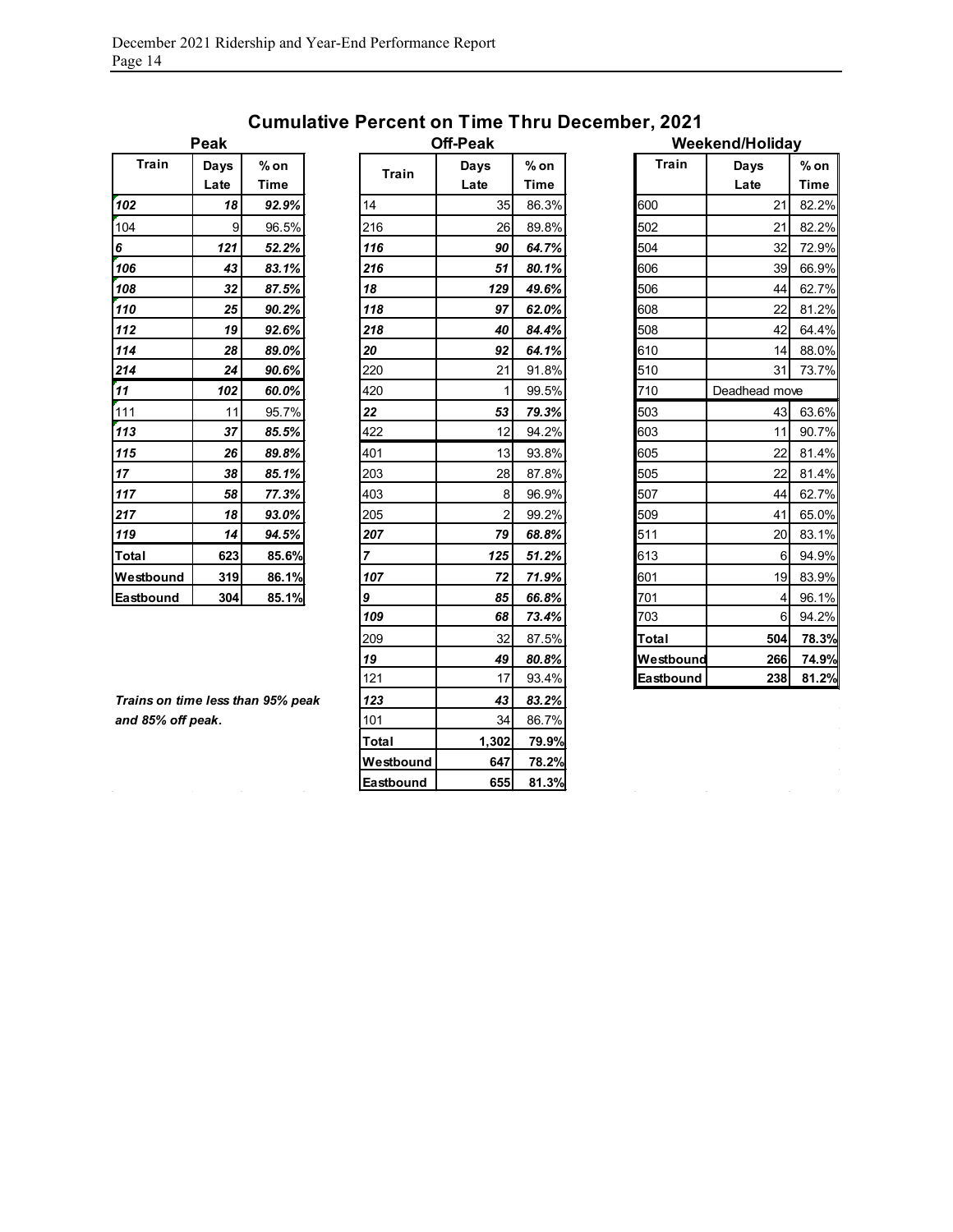| <b>REASONS (weekday)</b> |       |        |            |              | <b>REASONS</b> (weekend) |                |
|--------------------------|-------|--------|------------|--------------|--------------------------|----------------|
| <b>AMT</b>               | 10    | 0.5%   |            | AMT          | 10                       |                |
| CAR                      | 79    | 4.1%   |            | CAR          | 39                       |                |
| CAT                      | 9     | 0.5%   |            | <b>CAT</b>   | 1                        |                |
| <b>DBS</b>               | 0     | 0.0%   |            | <b>DBS</b>   | 0                        |                |
| <b>DMW</b>               | 396   | 20.8%  |            | <b>DMW</b>   | 44                       |                |
| <b>DSR</b>               | 14    | 0.7%   |            | <b>DSR</b>   | 1                        |                |
| <b>DSS</b>               | 57    | 3.0%   |            | <b>DSS</b>   | 12                       |                |
| <b>FRR</b>               | 28    | 1.5%   |            | <b>FRR</b>   | 5                        |                |
| <b>FTI</b>               | 82    | 4.3%   | <b>FTI</b> |              | 22                       |                |
| <b>HLD</b>               | 16    | 0.8%   |            | <b>HLD</b>   | 4                        |                |
| LMU                      | 54    | 2.8%   |            | LMU          | 14                       |                |
| <b>MET</b>               | 408   | 21.4%  |            | MET          | 103                      |                |
| OET                      | 7     | 0.4%   |            | OET          | 1                        |                |
| <b>OPR</b>               | 296   | 15.5%  |            | <b>OPR</b>   | 72                       |                |
| OTH                      | 41    | 2.1%   |            | OTH          | 7                        |                |
| <b>PAS</b>               | 34    | 1.8%   |            | PAS          | 41                       |                |
| POL                      | 23    | 1.2%   |            | POL          | 8                        |                |
| <b>PTC</b>               | 0     | 0.0%   |            | <b>PTC</b>   | 0                        |                |
| PTI                      | 153   | 8.0%   | PTI        |              | 54                       |                |
| <b>SUB</b>               | 13    | 0.7%   |            | <b>SUB</b>   | 14                       |                |
| <b>SVS</b>               | 30    | 1.6%   |            | SVS          | 13                       |                |
| <b>TOD</b>               | 0     | 0.0%   |            | <b>TOD</b>   | 1                        |                |
| <b>TRK</b>               | 26    | 1.4%   |            | <b>TRK</b>   | 7                        |                |
| <b>TRS</b>               | 55    | 2.9%   |            | <b>TRS</b>   | 8                        |                |
| UTL                      | 30    | 1.6%   | UTL        |              | 0                        |                |
| <b>VAN</b>               | 0     | 0.0%   |            | VAN          | 0                        |                |
| <b>WTR</b>               | 46    | 2.4%   |            | <b>WTR</b>   | 24                       |                |
| <b>TOTAL</b>             | 1,907 | 100.0% |            | <b>TOTAL</b> | 505                      | 1 <sup>1</sup> |

| <b>Cumulative Reasons for Delays Thru December, 2021</b> |  |  |  |  |  |  |
|----------------------------------------------------------|--|--|--|--|--|--|
|----------------------------------------------------------|--|--|--|--|--|--|

┑

|              | <b>REASONS (weekday)</b> |        |              | <b>REASONS (weekend)</b> |            |  |              |              | TOTAL     |  |
|--------------|--------------------------|--------|--------------|--------------------------|------------|--|--------------|--------------|-----------|--|
| <u>AMT</u>   | 10 <sup>1</sup>          | 0.5%   | AMT          | 10                       | 2.0%       |  | AMT          | 20           | 0.8%      |  |
| CAR          | 79                       | 4.1%   | CAR          | 39                       | 7.7%       |  | CAR          | 118          | 4.9%      |  |
| CAT          | $\overline{9}$           | 0.5%   | <b>CAT</b>   | 1                        | 0.2%       |  | <b>CAT</b>   | 10           | 0.4%      |  |
| DBS          | $\overline{0}$           | 0.0%   | <b>DBS</b>   | $\mathbf 0$              | 0.0%       |  | <b>DBS</b>   | $\Omega$     | 0.0%      |  |
| <b>DMW</b>   | 396                      | 20.8%  | <b>DMW</b>   | 44                       | 8.7%       |  | <b>DMW</b>   | 440          | 18.2%     |  |
| DSR          | 14                       | 0.7%   | <b>DSR</b>   | 1                        | 0.2%       |  | <b>DSR</b>   | 15           | 0.6%      |  |
| DSS          | 57                       | 3.0%   | <b>DSS</b>   | 12                       | 2.4%       |  | <b>DSS</b>   | 69           | 2.9%      |  |
| <b>FRR</b>   | 28                       | 1.5%   | <b>FRR</b>   | 5                        | 1.0%       |  | <b>FRR</b>   | 33           | 1.4%      |  |
| FTI          | 82                       | 4.3%   | <b>FTI</b>   | 22                       | 4.4%       |  | <b>FTI</b>   | 104          | 4.3%      |  |
| <b>HLD</b>   | 16                       | 0.8%   | <b>HLD</b>   | 4                        | 0.8%       |  | <b>HLD</b>   | 20           | 0.8%      |  |
| LMU          | 54                       | 2.8%   | LMU          | 14                       | 2.8%       |  | LMU          | 68           | 2.8%      |  |
| MET          | 408                      | 21.4%  | <b>MET</b>   | 103                      | 20.4%      |  | <b>MET</b>   | 511          | 21.2%     |  |
| OET          | $\overline{7}$           | 0.4%   | <b>OET</b>   | 1                        | 0.2%       |  | OET          | 8            | 0.3%      |  |
| OPR          | 296                      | 15.5%  | <b>OPR</b>   | 72                       | 14.3%      |  | <b>OPR</b>   | 368          | 15.3%     |  |
| OTH          | 41                       | 2.1%   | OTH          | $\overline{7}$           | 1.4%       |  | OTH          | 48           | 2.0%      |  |
| PAS          | 34                       | 1.8%   | <b>PAS</b>   | 41                       | 8.1%       |  | <b>PAS</b>   | 75           | 3.1%      |  |
| POL          | 23                       | 1.2%   | POL          | 8                        | 1.6%       |  | POL          | 31           | 1.3%      |  |
| PTC          | $\overline{0}$           | 0.0%   | <b>PTC</b>   | $\Omega$                 | 0.0%       |  | <b>PTC</b>   | $\Omega$     | 0.0%      |  |
| PTI          | 153                      | 8.0%   | PTI          | 54                       | 10.7%      |  | PTI          | 207          | 8.6%      |  |
| SUB          | 13                       | 0.7%   | <b>SUB</b>   | 14                       | 2.8%       |  | <b>SUB</b>   | 27           | 1.1%      |  |
| SVS          | 30 <sup>1</sup>          | 1.6%   | SVS          | 13                       | 2.6%       |  | SVS          | 43           | 1.8%      |  |
| TOD          | $\pmb{0}$                | 0.0%   | <b>TOD</b>   | 1                        | 0.2%       |  | <b>TOD</b>   | $\mathbf{1}$ | 0.0%      |  |
| TRK          | 26                       | 1.4%   | <b>TRK</b>   | 7                        | 1.4%       |  | TRK          | 33           | 1.4%      |  |
| TRS          | 55                       | 2.9%   | <b>TRS</b>   | 8                        | 1.6%       |  | <b>TRS</b>   | 63           | 2.6%      |  |
| UTL          | 30                       | 1.6%   | UTL          | $\pmb{0}$                | 0.0%       |  | UTL          | 30           | 1.2%      |  |
| <u>VAN</u>   | 0                        | 0.0%   | VAN          | 0                        | 0.0%       |  | VAN          | $\mathbf 0$  | 0.0%      |  |
| WTR          | 46                       | 2.4%   | <b>WTR</b>   | 24                       | 4.8%       |  | <b>WTR</b>   | 70           | 2.9%      |  |
| <b>TOTAL</b> | 1.907                    | 100.0% | <b>TOTAL</b> |                          | 505 100 0% |  | <b>TOTAL</b> |              | 24121000% |  |

| <b>REASONS (weekday)</b> |                 |        |              | <b>REASONS</b> (weekend) |        |              | <b>TOTAL</b> |              |
|--------------------------|-----------------|--------|--------------|--------------------------|--------|--------------|--------------|--------------|
| AMT                      | 10 <sup>1</sup> | 0.5%   | AMT          | 10                       | 2.0%   | AMT          | 20           | 0.8%         |
| CAR                      | 79              | 4.1%   | <b>CAR</b>   | 39                       | 7.7%   | CAR          | 118          | 4.9%         |
| CAT                      | $\overline{9}$  | 0.5%   | <b>CAT</b>   | 1                        | 0.2%   | CAT          | 10           | 0.4%         |
| DBS                      | $\Omega$        | 0.0%   | <b>DBS</b>   | $\mathbf 0$              | 0.0%   | <b>DBS</b>   | $\Omega$     | 0.0%         |
| <b>DMW</b>               | 396             | 20.8%  | <b>DMW</b>   | 44                       | 8.7%   | <b>DMW</b>   | 440          | 18.2%        |
| DSR                      | 14              | 0.7%   | <b>DSR</b>   | 1                        | 0.2%   | <b>DSR</b>   | 15           | 0.6%         |
| DSS                      | 57              | 3.0%   | <b>DSS</b>   | 12                       | 2.4%   | <b>DSS</b>   | 69           | 2.9%         |
| FRR                      | 28              | 1.5%   | <b>FRR</b>   | 5                        | 1.0%   | <b>FRR</b>   | 33           | 1.4%         |
| FTI                      | 82              | 4.3%   | <b>FTI</b>   | 22                       | 4.4%   | <b>FTI</b>   | 104          | 4.3%         |
| HLD                      | 16              | 0.8%   | <b>HLD</b>   | 4                        | 0.8%   | <b>HLD</b>   | 20           | 0.8%         |
| LMU                      | 54              | 2.8%   | LMU          | 14                       | 2.8%   | LMU          | 68           | 2.8%         |
| MET                      | 408             | 21.4%  | <b>MET</b>   | 103                      | 20.4%  | <b>MET</b>   | 511          | 21.2%        |
| OET                      | $\overline{7}$  | 0.4%   | <b>OET</b>   | 1                        | 0.2%   | <b>OET</b>   | 8            | 0.3%         |
| OPR                      | 296             | 15.5%  | <b>OPR</b>   | 72                       | 14.3%  | <b>OPR</b>   | 368          | 15.3%        |
| OTH                      | 41              | 2.1%   | OTH          | $\overline{7}$           | 1.4%   | OTH          | 48           | 2.0%         |
| PAS                      | 34              | 1.8%   | <b>PAS</b>   | 41                       | 8.1%   | <b>PAS</b>   | 75           | 3.1%         |
| POL                      | 23              | 1.2%   | POL          | 8                        | 1.6%   | POL          | 31           | 1.3%         |
| PTC                      | 0               | 0.0%   | <b>PTC</b>   | 0                        | 0.0%   | <b>PTC</b>   | $\mathbf 0$  | 0.0%         |
| PTI                      | 153             | 8.0%   | PTI          | 54                       | 10.7%  | PTI          | 207          | 8.6%         |
| SUB                      | 13              | 0.7%   | <b>SUB</b>   | 14                       | 2.8%   | <b>SUB</b>   | 27           | 1.1%         |
| SVS                      | 30              | 1.6%   | SVS          | 13                       | 2.6%   | SVS          | 43           | 1.8%         |
| TOD                      | $\overline{0}$  | 0.0%   | <b>TOD</b>   | 1                        | 0.2%   | <b>TOD</b>   | 1            | 0.0%         |
| <b>TRK</b>               | 26              | 1.4%   | <b>TRK</b>   | $\overline{7}$           | 1.4%   | <b>TRK</b>   | 33           | 1.4%         |
| <b>TRS</b>               | 55              | 2.9%   | <b>TRS</b>   | 8                        | 1.6%   | <b>TRS</b>   | 63           | 2.6%         |
| UTL                      | 30              | 1.6%   | UTL          | 0                        | 0.0%   | <b>UTL</b>   | 30           | 1.2%         |
| VAN                      | 0               | 0.0%   | VAN          | 0                        | 0.0%   | VAN          | 0            | 0.0%         |
| WTR                      | 46              | 2.4%   | <b>WTR</b>   | 24                       | 4.8%   | <b>WTR</b>   | 70           | 2.9%         |
| <b>TOTAL</b>             | 1,907           | 100.0% | <b>TOTAL</b> | 505                      | 100.0% | <b>TOTAL</b> |              | 2,412 100.0% |

AMT-Amtrak delay CAR-Car or equipment failure CAT-Catenary Delays DBS-Delays due to busing DDS-Debris strike DMW-Maintenance of Way work DSR-Speed Restriction DSS-Reduced speed due to restrictive signal FRR-Freight train interference from crossing FTI-Freight train interference on NICTD track HLD-Station delay related to passenger boarding

LMU-Late make up(includes turn of equipment) MET-Metra delays

OET-Operational efficiency testing OPR-Operational delay OTH-Other delays PAS-Passenger boarding PTC-Positive train control delays PTI-Passenger train interference SUB-Substation SVS-Servicing (adding/removing equipment) TOD-Train order delay TRK-Track/wayside malfunction UTL-Utility power outage WTR-Weather

NICTD follows the industry standard in defining a train as on time if it arrives at its terminal within 5 minutes and 59 seconds.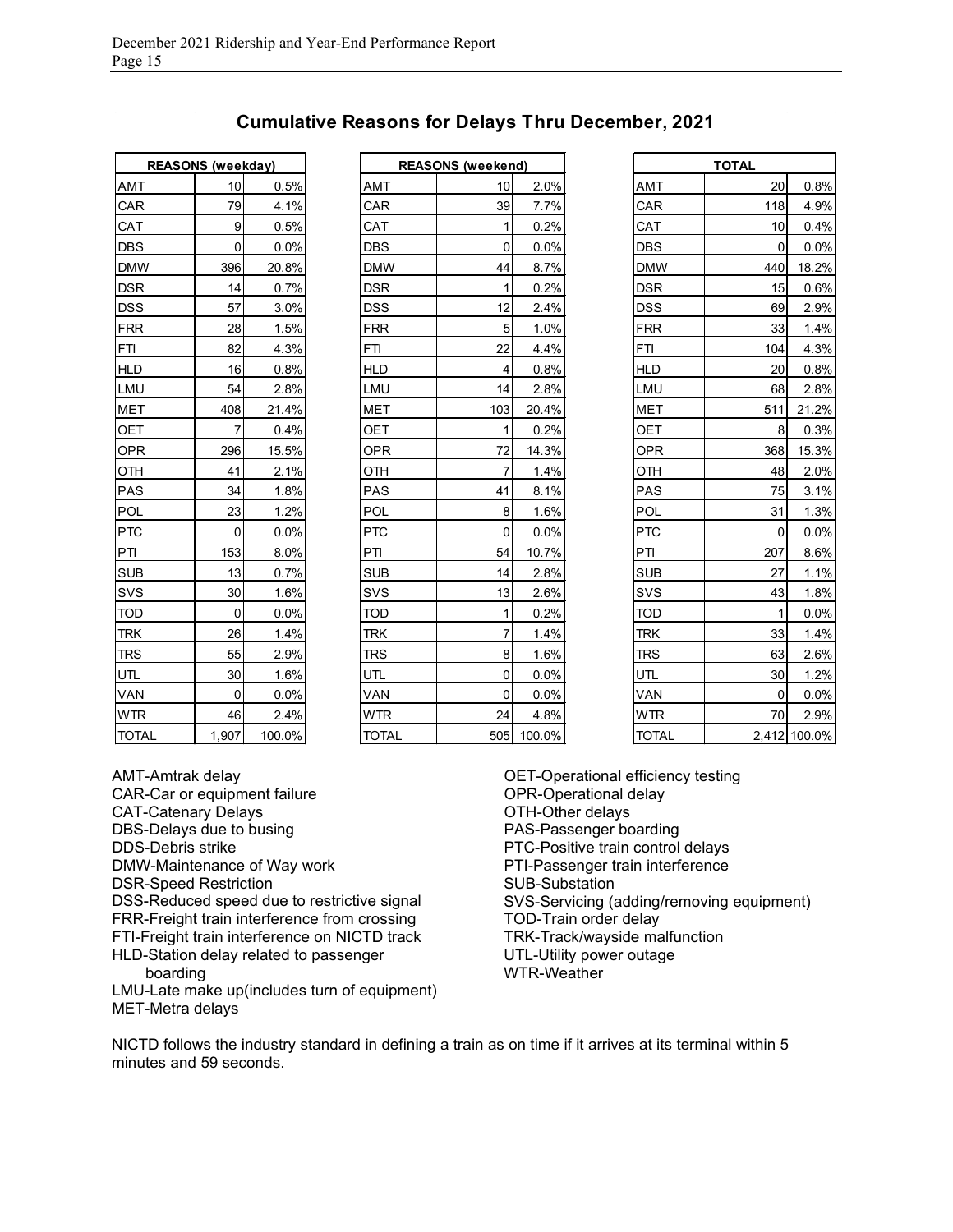|           |               |                | Wed Thur       | Fri | Mon            | Tue            | Wed            | Thur | Fri              | Mon | Tue | Wed | Thur | Fri            | Mon              | Tue | Wed | Thur | Fri | Mon | Tue            | Wed | Thur | Fri | Days | Days | %       |
|-----------|---------------|----------------|----------------|-----|----------------|----------------|----------------|------|------------------|-----|-----|-----|------|----------------|------------------|-----|-----|------|-----|-----|----------------|-----|------|-----|------|------|---------|
| Train     | Arrive        |                | $\overline{2}$ | 3   | 6              | $\overline{7}$ | 8              | 9    | 10 <sup>10</sup> | 13  | 14  | 15  | 16   | 17             | 20               | 21  | 22  | 23   | 24  | 27  | 28             | 29  | 30   | 31  | Late | Ran  | On Time |
|           | 102 5:48a     |                |                |     |                |                |                |      |                  |     |     |     |      |                |                  |     |     |      |     |     |                |     |      |     |      | 23   | 100.0%  |
|           | 104 6:31      |                |                |     |                |                |                |      |                  |     |     |     |      |                |                  |     |     |      |     |     |                |     |      |     |      | 23   | 100.0%  |
|           | 6 6:55        |                |                |     | $\overline{7}$ |                | $\overline{7}$ |      |                  |     | 27  | 6   |      |                |                  |     | 19  |      | 6   |     | 6              |     |      | 6   |      | 23   | 65.2%   |
|           | 106 7:13      |                |                |     |                |                |                |      |                  |     | 22  | 14  |      |                |                  |     | 122 |      |     |     |                |     | 22   |     |      | 23   | 82.6%   |
|           | 108 7:35      |                | 10             |     |                |                |                |      |                  |     | 21  |     |      |                |                  |     | 130 |      |     |     |                |     | 10   |     |      | 23   | 82.6%   |
|           | 110 7:51      |                |                |     |                |                |                |      |                  |     | 14  |     |      |                |                  |     | 159 |      |     |     |                |     |      |     |      | 23   | 91.3%   |
|           | 112 8:08      |                |                |     | 12             |                |                |      |                  |     |     |     |      |                |                  |     | 149 |      |     | 113 |                |     |      |     |      | 23   | 87.0%   |
|           | 114 8:31      |                |                |     | 21             |                |                |      |                  |     |     |     |      |                |                  |     | 150 |      |     | 97  |                |     |      |     |      | 23   | 87.0%   |
|           | 214 8:52      |                |                |     |                |                |                |      |                  |     |     |     |      |                |                  |     | Α   |      |     |     |                |     |      |     |      | 22   | 100.0%  |
|           | 14 10:28      |                |                |     |                |                |                | 13   |                  |     |     |     |      |                |                  |     | 43  |      |     |     |                |     |      |     |      | 23   | 91.3%   |
| Train     | <b>Depart</b> |                |                |     |                |                |                |      |                  |     |     |     |      |                |                  |     |     |      |     |     |                |     |      |     |      |      |         |
|           | 11 3:57       |                | 15             |     | 17             |                |                |      |                  |     |     |     |      |                |                  |     |     |      |     |     | $\overline{7}$ |     |      |     |      | 23   | 87.0%   |
|           | 111 4:02      |                |                |     |                |                |                |      |                  |     |     |     |      |                |                  |     |     |      |     |     |                |     |      |     |      | 23   | 100.0%  |
|           | 113 4:28      |                |                |     |                |                |                |      | 9                |     |     |     |      |                |                  |     |     |      |     |     |                |     |      |     |      | 23   | 95.7%   |
|           | 115 4:57      |                |                |     |                |                |                |      |                  |     |     |     |      |                | 9                |     |     |      |     |     |                |     |      |     |      | 23   | 95.7%   |
|           | 117 5:10      | $\overline{7}$ |                |     |                |                |                |      |                  |     |     |     |      |                | 18               |     |     |      |     |     |                |     |      |     |      | 23   | 91.3%   |
|           | 17 5:28       |                |                |     |                |                |                |      |                  |     |     |     |      | $\overline{7}$ | 10 <sup>10</sup> |     |     |      |     |     |                |     |      |     |      | 23   | 91.3%   |
|           | 217 5:32      |                |                |     |                |                |                |      |                  |     |     |     |      |                |                  |     |     |      |     |     |                |     |      |     |      | 23   | 100.0%  |
|           | 119 5:58      |                |                |     |                |                |                |      |                  |     |     |     |      |                |                  |     |     |      |     |     |                |     |      |     |      | 23   | 100.0%  |
|           | 19 7:10       |                |                |     | 40             |                |                |      |                  |     | 10  | 26  |      |                |                  |     |     |      | 10  |     |                |     |      |     |      | 23   | 82.6%   |
| High temp |               | 47             | 57             | 44  | 44             | 24             | 32             | 43   | 57               | 49  | 54  | 64  | 64   | 41             | 41               | 42  | 32  | 43   | 56  | 45  | 36             | 38  | 37   | 49  |      |      |         |
| Low temp  |               | 29             | 33             | 28  | 23             | 18             | 23             | 24   | 28               | 30  | 27  | 47  | 34   | 23             | 28               | 23  | 24  | 22   | 31  | 34  | 31             | 31  | 30   | 36  |      |      |         |

**RUSH HOUR\* TRAIN DELAYS - December 2021 (minutes late)**

\* Includes off-peak Trains 14 and 19 for comparative purposes

| MONTHLY SUMMARY OF RUSH HOUR ON TIME PERFORMANCE |      |       |                          |          |                      |       |                                           |          |                                       |  |                |                                     |                         |                                                            |                                                        |     |                                                                         |
|--------------------------------------------------|------|-------|--------------------------|----------|----------------------|-------|-------------------------------------------|----------|---------------------------------------|--|----------------|-------------------------------------|-------------------------|------------------------------------------------------------|--------------------------------------------------------|-----|-------------------------------------------------------------------------|
| January                                          |      |       | February                 |          |                      | March |                                           |          | April                                 |  |                | May                                 |                         |                                                            | June                                                   |     |                                                                         |
| #Late                                            | #Ran |       | #Late                    | #Ran     |                      |       |                                           |          |                                       |  |                |                                     |                         |                                                            |                                                        |     |                                                                         |
| 34                                               |      | 81.1% | 67                       |          |                      |       |                                           | 84.5%    |                                       |  |                |                                     |                         |                                                            |                                                        | 197 | 88.3%                                                                   |
|                                                  |      | 89.4% | 36 <sup>1</sup>          |          |                      | 51    |                                           | 72.3%    |                                       |  |                |                                     |                         | 90.0%                                                      |                                                        |     | 79.0%                                                                   |
| 51                                               |      | 85.0% |                          | 337      |                      |       |                                           | 78.8%    |                                       |  |                |                                     |                         |                                                            |                                                        |     | 83.9%                                                                   |
|                                                  |      |       |                          |          |                      |       |                                           |          |                                       |  |                |                                     |                         |                                                            |                                                        |     |                                                                         |
|                                                  |      |       |                          |          |                      |       |                                           |          |                                       |  |                | December                            |                         |                                                            |                                                        |     |                                                                         |
| 25                                               |      | 86.7% |                          | 197      | 91.9%                |       |                                           | 91.0%    |                                       |  | 96.3%          |                                     |                         | 92.6%                                                      |                                                        | 206 | 88.3%                                                                   |
|                                                  |      | July  | 180<br>160<br>340<br>188 | %On time | 160<br>103<br>August | 177   | %On time #Late<br>62.1%<br>77.5%<br>69.4% | 32<br>83 | 207<br>184<br>391<br>September<br>189 |  | 29<br>38<br>67 | 198<br>176<br>374<br>October<br>189 | 85.4%<br>78.4%<br>82.1% | #Ran %On time #Late #Ran %On time #Late<br>23<br>16I<br>39 | 180<br>87.2%<br>160<br>340<br>88.5%<br>November<br>189 |     | #Ran %On time #Late #Ran %On time<br>23<br>176<br>37<br>373<br>60<br>24 |

EB Rush 31 168 81.5% 12 176 93.2% 22 162 86.4% 12 168 92.9% 19 168 88.7% 9 184 95.1% Total Rush | 56| 356| 84.3%| 28| 373| 92.5%| 39| 351| 88.9%| 19| 357| 94.7%| 33| 357| 90.8%| 33| 390| 91.5%